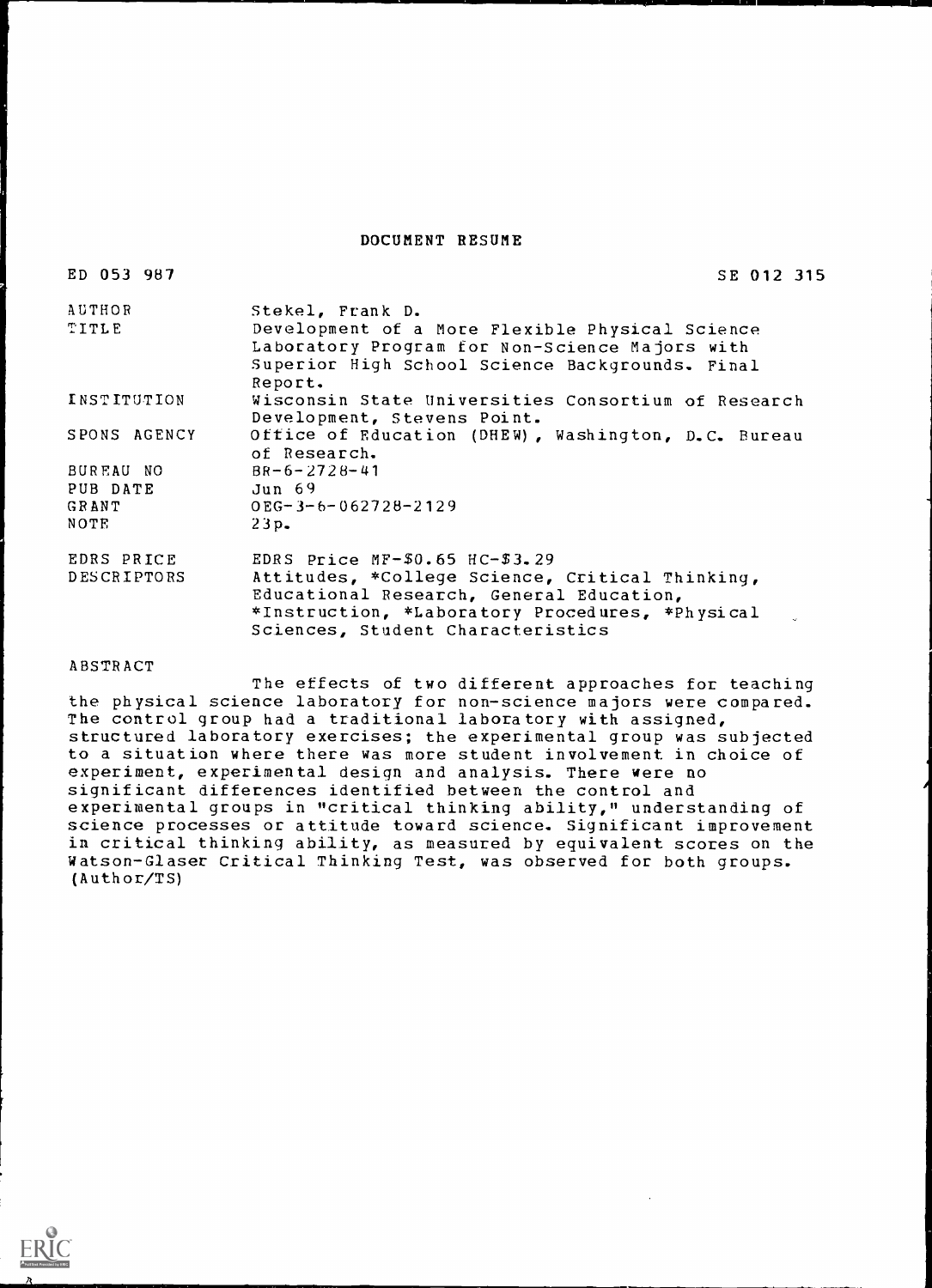US. DEPARTMENT OF HEALTH,<br>
EDUCATION & WELFARE<br>
OFFICE OF EDUCATION<br>
THIS DOCUMENT HAS BEEN REPROM<br>
THE PERSON OR ORGANIZATION ORIG<br>
THE PERSON OR ORGANIZATION ORIG<br>
INATING IT POINTS OF VIEW OR OPIN<br>
CATION POSITION OR PO **STATI: ISCONS,** ERSI 1894  $ITTWAT$ 

 $\overline{\phantom{0}}$ 

53987

O Q

w

 $\mathbf{\hat{z}}$ 

 $3/5$ 

 $\frac{\partial}{\partial \lambda}$ 

The Wisconsin State Universities Consortium of Research Development

# Research Report

DEVELOPMENT OF A MORE FLEXIBLE PHYSICAL SCIENCE LABORATORY PROGRAM FOR NON-SCIENCE MAJORS WITH SUPERIOR HIGH SCHOOL SCIENCE BACKGROUNDS

> Frank D. Stekel Wisconsin State University - Whitewater Whitewater, Wisconsin

## Cooperative Research

Wisconsin State Universities and the United States Office of Education Bureau of Research - Nigher Education

Office of the Director WSU-CORD 240 Main Building Wisconsin State University Stevens Point, Wisconsin 54481

1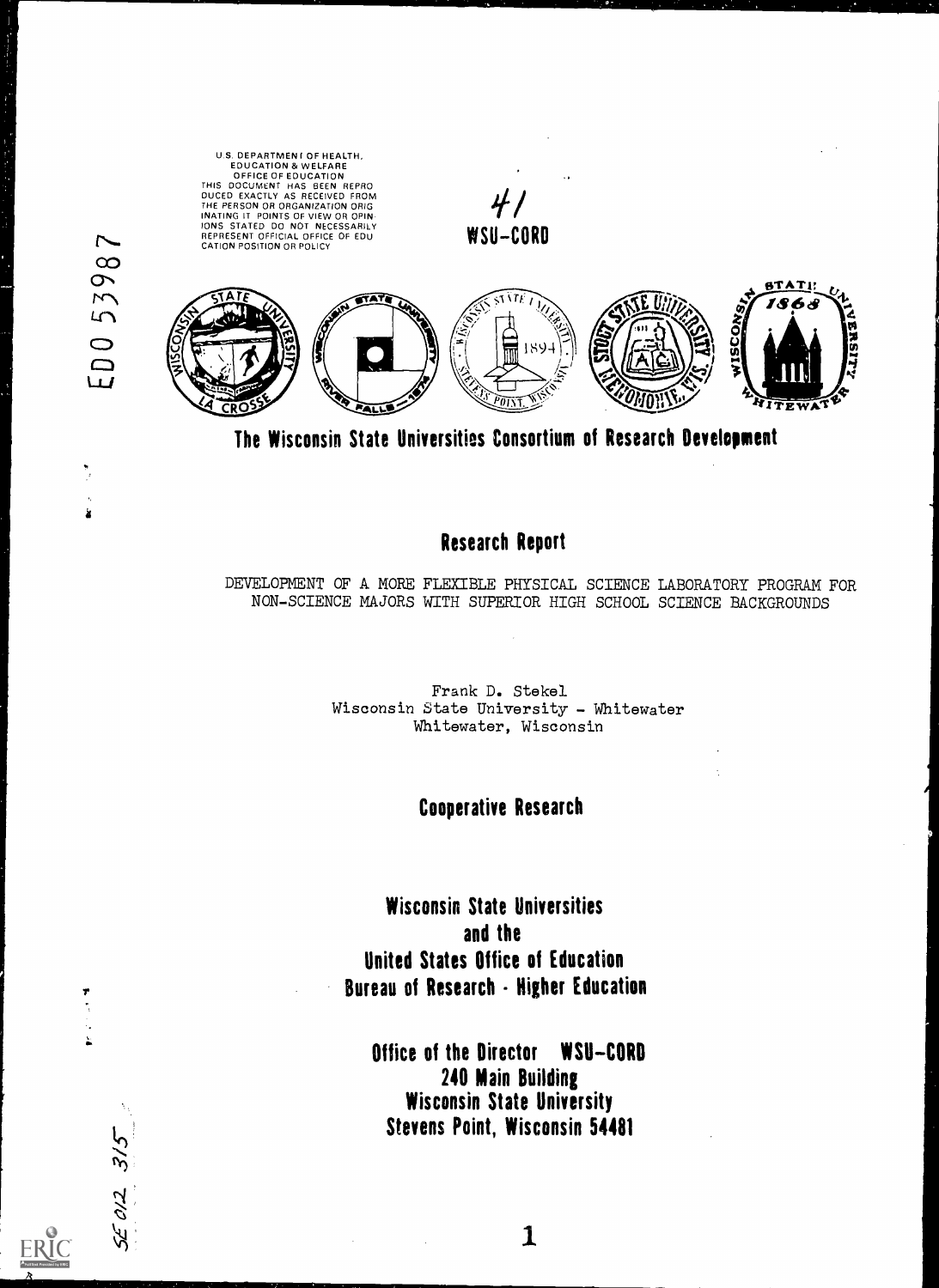#### FINAL REPORT

WSU-CORD The Consortium of Research Development Of The Wisconsin State Universities

# Project No. 760-541-70-1007-06 Grant No. 3-6-062728-2129 Local Project No. 4/

DEVELOPMENT OF A MORE FLEXIBLE PHYSICAL SCIENCE LABORATORY PROGRAM FOR NON-SCIENCE MAJORS WITH SUPERIOR HIGH SCHOOL SCIENCE BACKGROUNDS

> Frank D. Stekel Wisconsin State University Whitewater, Wisconsin

> > June 1969

U.S. DEPARTMENT OF HEALTH, EDUCATION, AND WELFARE

> Office of Education Bureau of Research

ŋ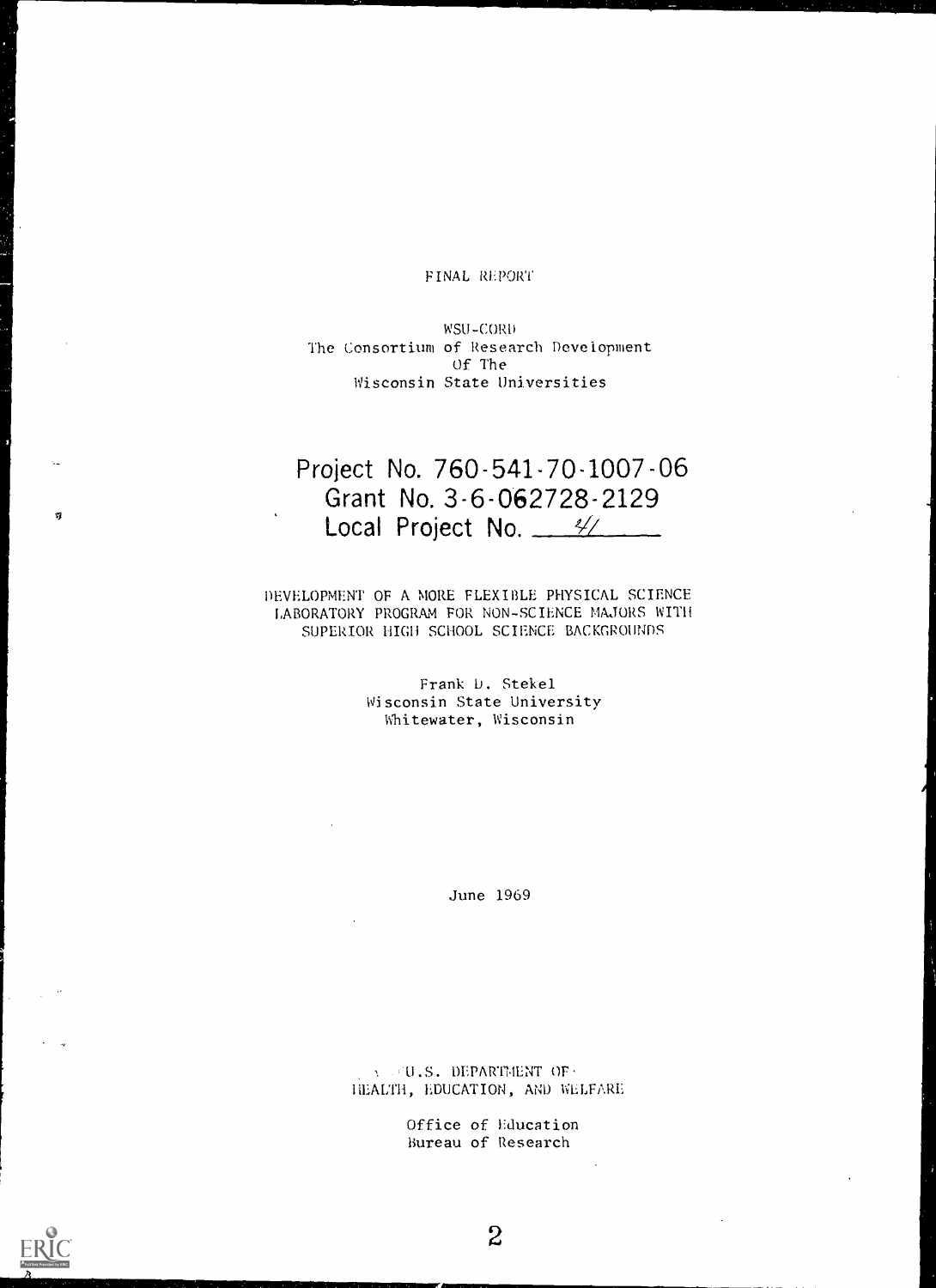### FINAL REPORT

WSU-CORO The Consortium of Research Development Of The Wisconsin State Universities

#### DEVELOPMENT OF A MORE FLEXIBLE PHYSICAL SCIENCE LABORATORY PROGRAM FOR NON-SCIENCE MAJORS WITH SUPERIOR HIGH SCHOOL SCIENCE BACKGROUNDS

#### Wisconsin State University Whitewater, Wisconsin

June 1969

The research reported herein was performed pursuant to a grant with the Office of Education, U.S. Department of Health, Education, and Welfare. Contractors undertaking such projects under Fovernment sponsorship are encouraged to express freely their professional judgment in the conduct of the project. Points of view or opinions stated do not, therefore, necessarily represent official Office of Education position of policy.

> U.S. DEPARTMENT OF HEALTH, EDUCATION, AND WELFARE

> > Office of Education Bureau of Research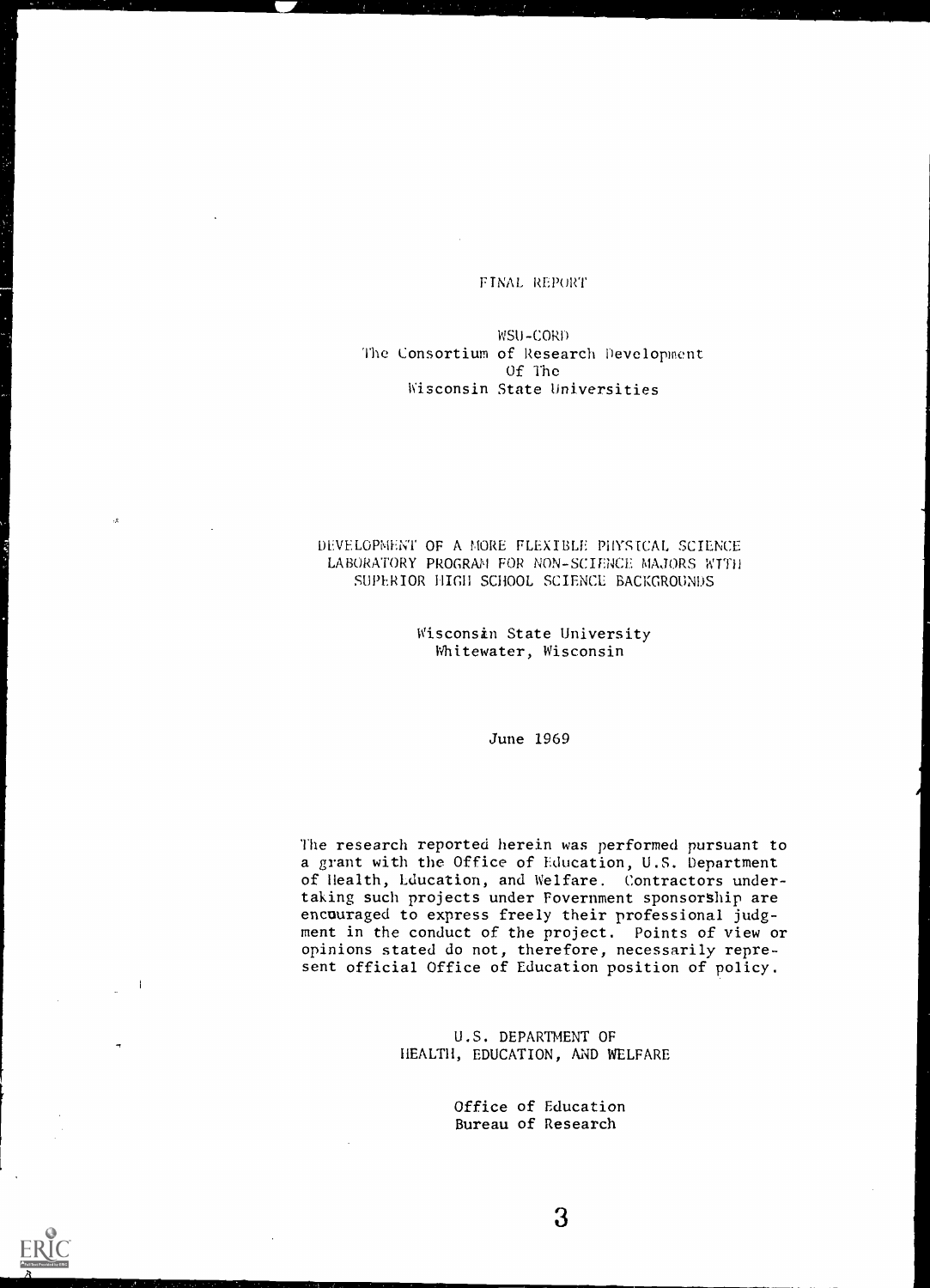# TABLE OF CONTENTS

 $\sim$ 

| Introduction Page 5                     |  |
|-----------------------------------------|--|
|                                         |  |
| Findings and Analysis Page 9            |  |
| Conclusions and Recommendations Page 17 |  |
| Appendix I  Page 19                     |  |
| Appendix II  Page 20                    |  |

 $\bar{\beta}$ 

 $ERIC$ 

 $3 - 4$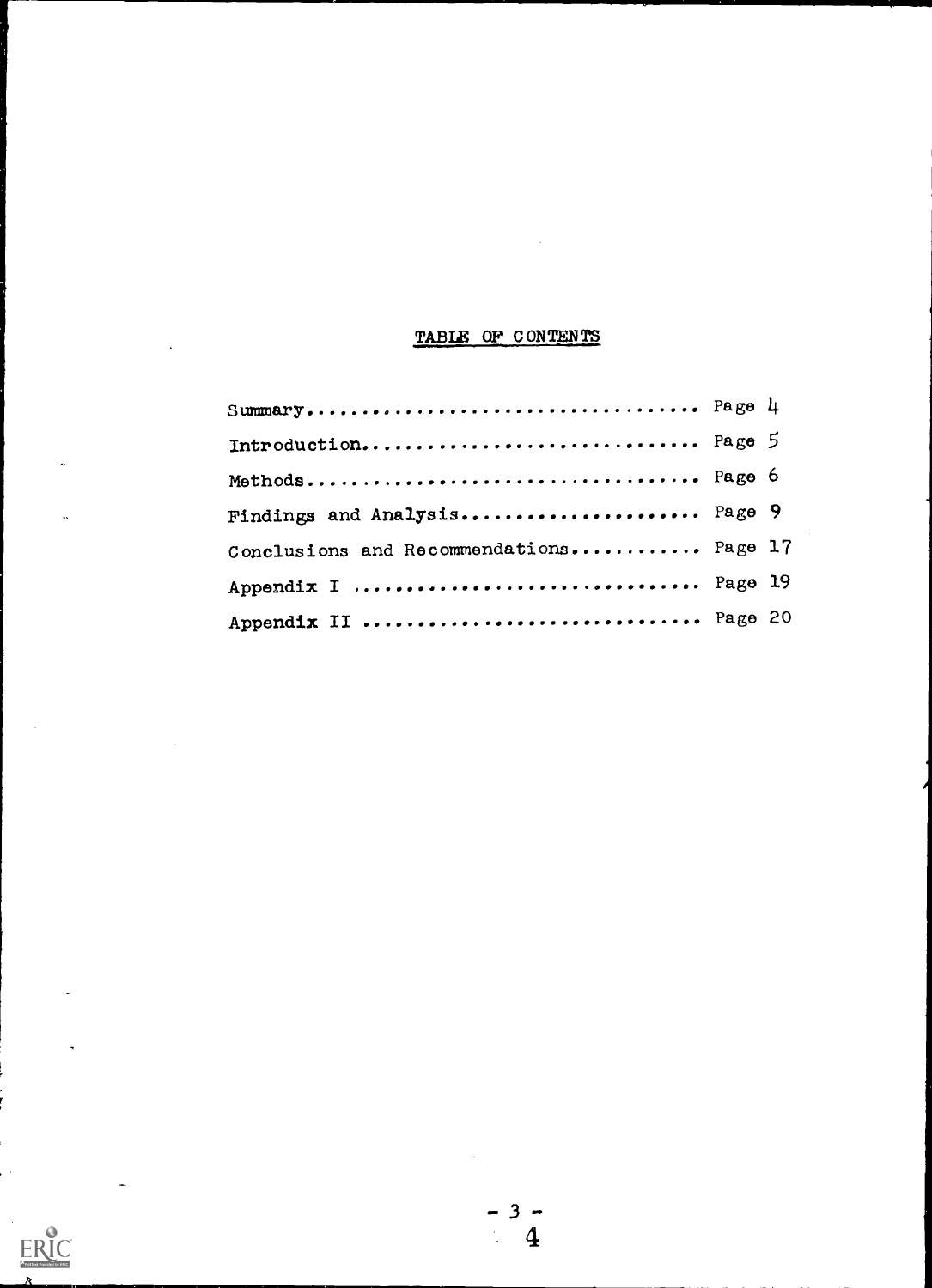#### INTRODUCTORY SECTION

#### SUMMARY

The primary function of this research was to attempt to compare the effects of two different approaches toward the physical science laboratory. The control group had a traditional laboratory with assigned, structured laboratory exercises; the experimental group was subjected to a situation where there was more student involvement in choice of experiment, experimental design and analysis. There were no significant differences identified between the contrcl and experimental groups in "critical thinking ability", understanding of science processes or attitude toward science. Significant improvement in critical thinking ability, as measured by equivalent scores on the Watson-Glaser Critical Thinking Analysis, were observed for both groups.



5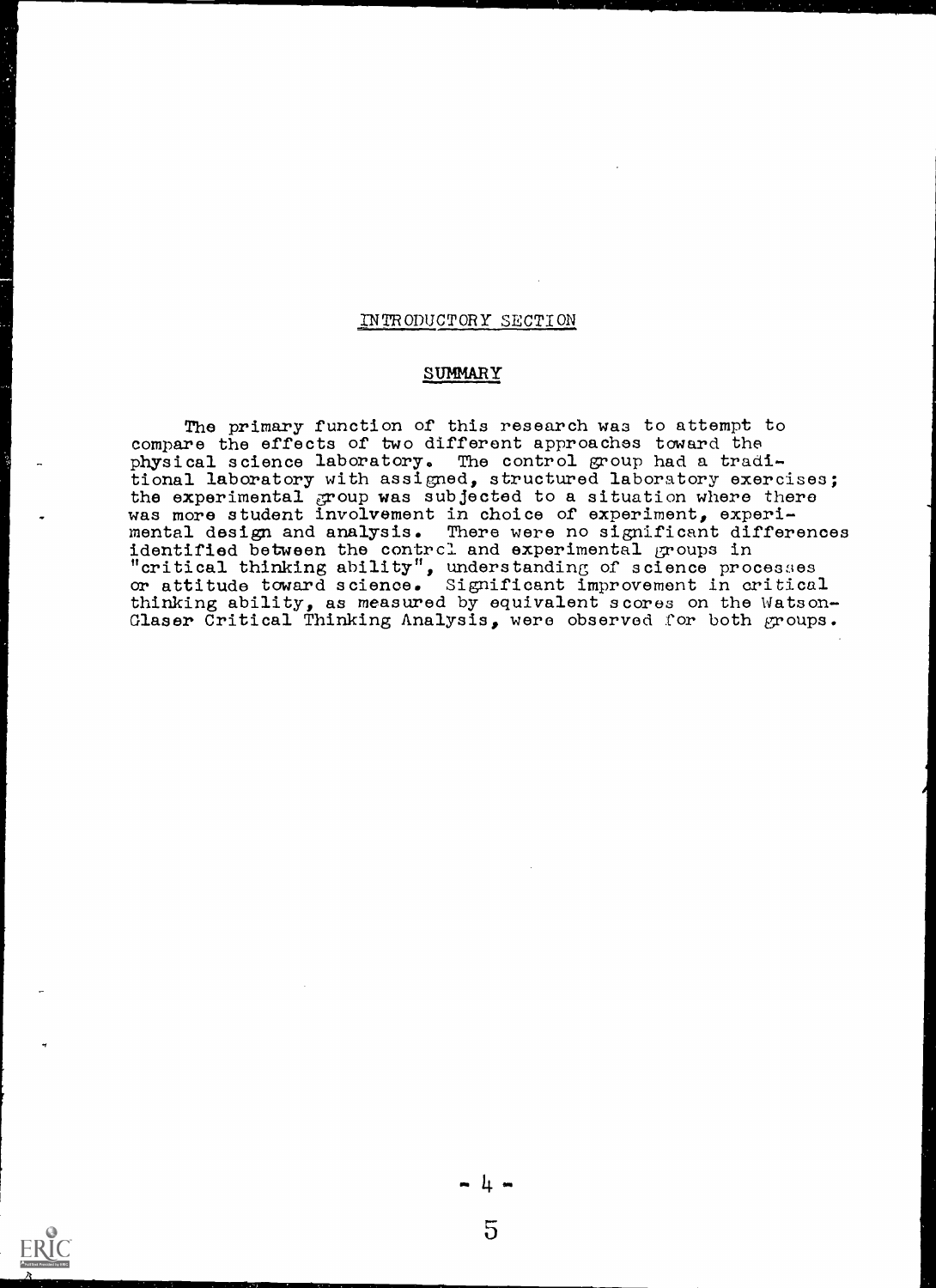#### INTRODUCTION

Laboratory Science courses have been recognized as an integral part of the college liberal arts curriculum; however, there has been relatively little quantitative research as to the effectiveness of various forms of laboratory instruction. There are several reasons why different approaches toward the laboratory should be compared and evaluated. Some c° these are as follows:

- 1. Some instructors (and students) are not satisfied with the "traditional" form of the introductory laboratory. They feel that the structured experiments where the student only collects data and analyzes it do not give a realistic picture of how science operates. The epithet "cookbook" is frequently used to describe this type of work.  $(1, 2, 3)$
- 2. The amount of laboratory work being done in elementary and high school science classes is increasing. If college science classes are to use this superior science background effectively, the college science courses and laboratory programs will have to be reexamined accordingly.
- 3. The laboratory is expensive in terms of money required for its operation and faculty and student time for laboratory work. With continuing budget pressures, it would seem that a continued emphasis to administrations, regents, etc., upon the importance and unique effectiveness of the laboratory is appropriate.

- 5 -

- 1. The Proceedings of the Boulder Conference on Physics for Nonscience Majors (Commission on College Physics, College Park, Maryland, 1965).
- 2. J. N. Fox, Laboratory Built on Air, American Journal of Physics, Vol. 35, 789 (1967).<br>3. B. Fryshman, <u>A Laboratory Course for Nonscience Majors</u>, American
- Journal of Physics, Vol.  $36$ ,  $262$  (1968).

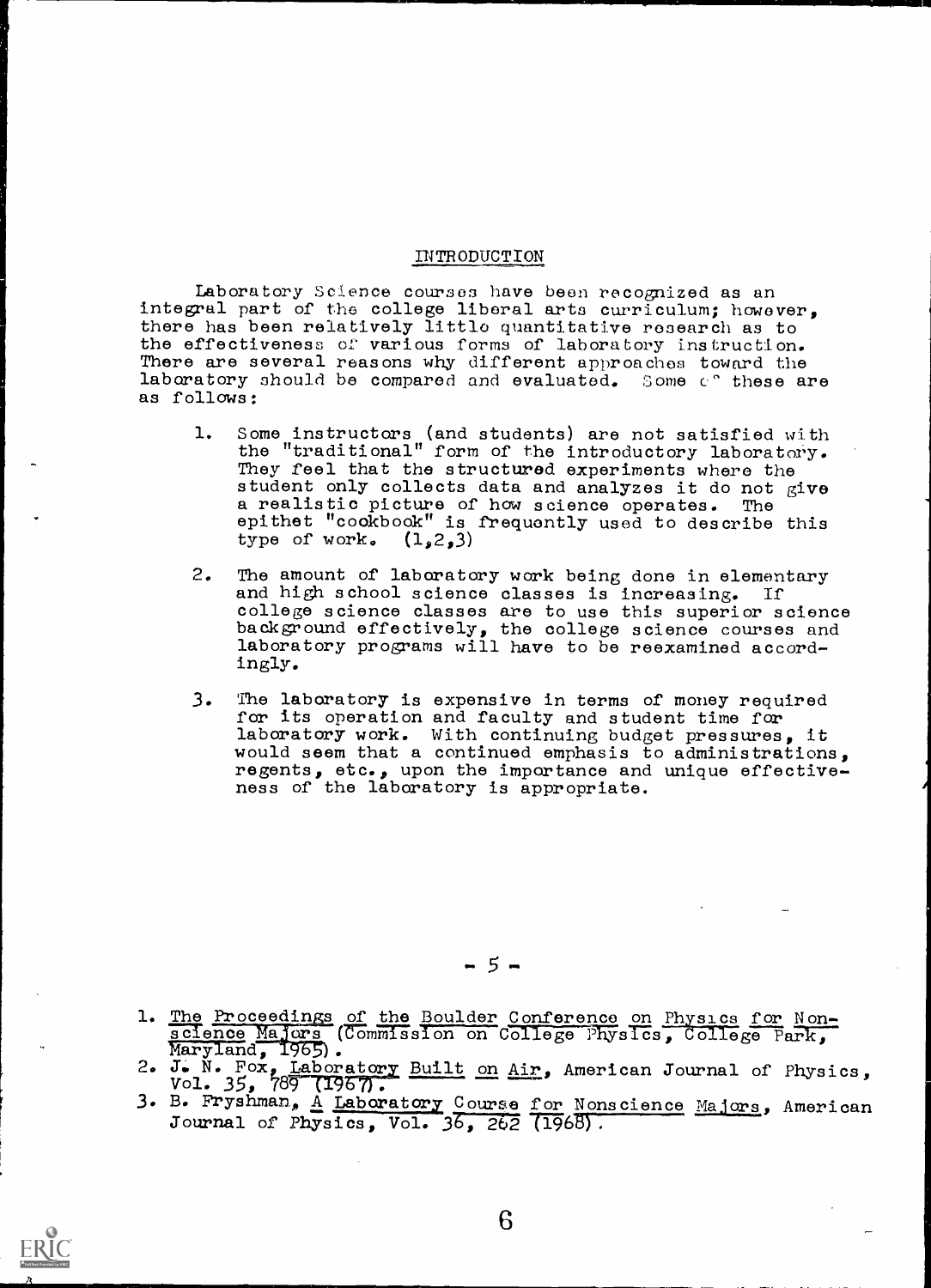#### METHODS

At Wisconsin State University-Whitewater, all students must complete a year of laboratory science. This requirement is met by most nonscience majors by taking Biological Science Foundations 120 and Physical Science Foundations 130. Both of these are 5 credit survey courses with one 2 hour laboratory per week.

For the past few years the enrollment in Physical Science 130 has been divided with students who have had physics, chemistry and at least 3 years of mathematics in high school being assigned to special sections labeled "A" sections.

| Academic Year | Total Physical Sci-<br>ence 130 Enrollment | Physical Science 130<br>"A" Section Enrollment |
|---------------|--------------------------------------------|------------------------------------------------|
| $1967 - 68$   | 2,150                                      | 260                                            |
| 1968-69       | 2.160                                      | 250                                            |

As shown by the data above, the "A" section enrollment is only a small part of the total program.

This enrollment, although small, is an important part of the student population. The selection criteria implies that these students are well-prepared and of above average ability. Since these students are "special" in this regard, it has been felt that a "special" program should be provided for them so that their superior backgrounds in science can be used and not merely duplicated. The purpose of this research was to attempt to develop a special, more flexible laboratory program for the Physical Science 130 " $A$ " students and to compare this with the existing, more traditional laboratory program which has been in use.

### Research Design

The freshman class is arbitrarily divided into two equal parts by the administration during pre-registration with about half of the class being enrolled in Physical Science 130 each semester. The first semester enrollment in the Physical Science 130 "A" was used as the control group. The students enrolled in Physical Science 130 "A" second semester were used as the experimental group. Since the assignment to take Physical Science 130 either first semester or second semester is arbitrary, it was hypothesized that control and experimental groups would not be significantly different at the start of their respective semesters.

There were  $\mu$  lecture sections and 8 laboratory sections involved each semester. Each semester half of these were taught by the principal investigator (Frank D. Stekel) and the other

7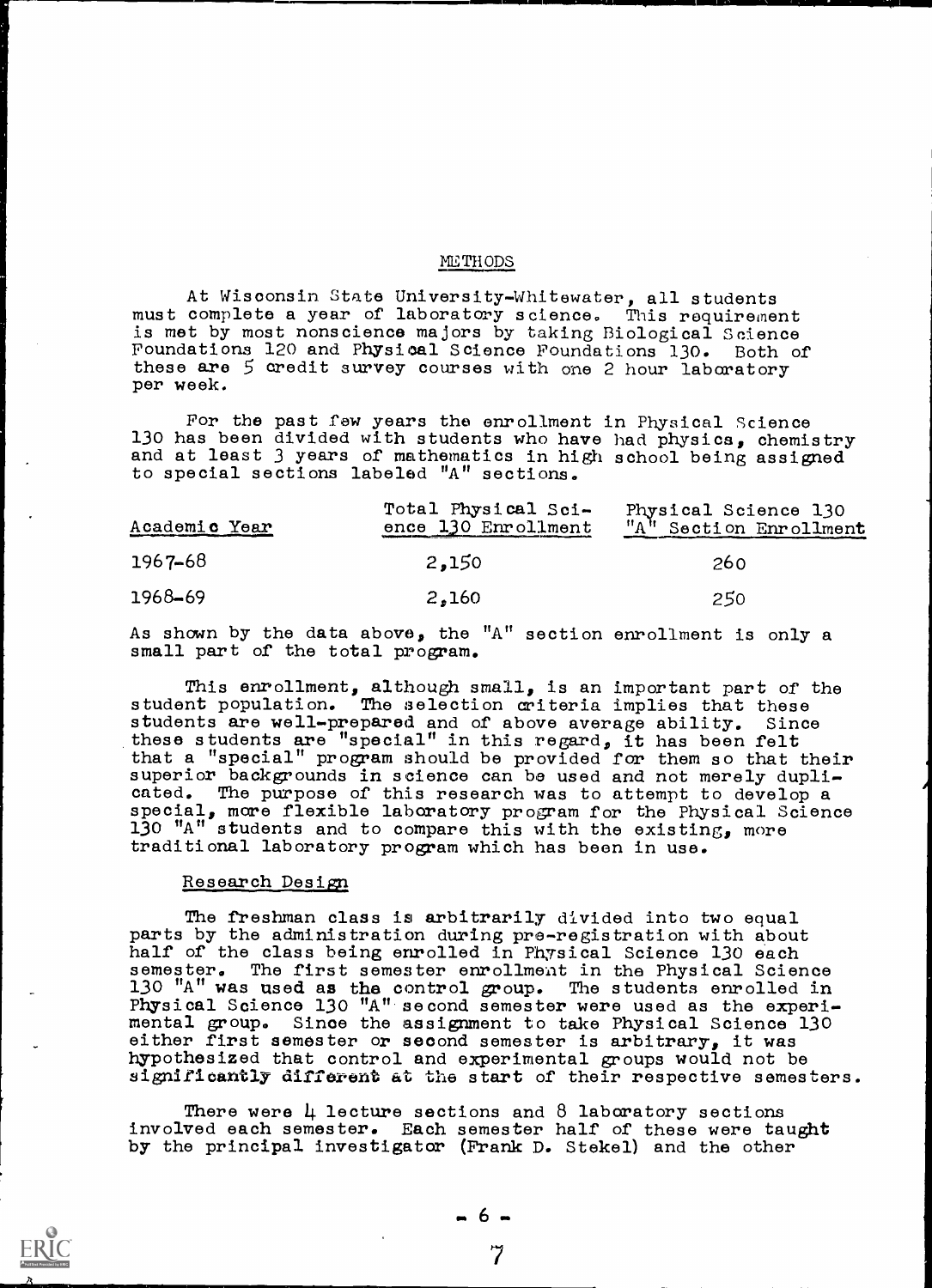half were taught by another faculty member (Shirley L. Stekel). The same textbook, Krauskopf and Beiser's Physical Science, was used by all sections and an effort was mado to keep tho lecture material as similar as possible.

The students in the control group were subjected to the existing, conventional laboratory program using one experiment per week from the Laboratory Manual produced by the W;\U-Whitowater Physics Department Staff. (A list of the experiments performed is in Appendix I.) The students in the experimental group were subjected to a laboratory program where the emphasis was on projects of their choice. Their format was as follows: A subject area for experimentation was assigned for a two week period and a sheet of possible experiment topics was passed out to them in advance of their lab. The students, normally working in groups of 2, would select a topic from this sheet or use their own idea for an experiment in this subject area. A list of these topics is shown in Appendix 2. They would then design their own exporiment on this topic with assistance from the ins bructor with regard to what apparatus was available and, if required, by instruction in its operation. The students had the two 2-hour laboratory periods in which they selected a topic, designed the experiment, collected data and analyzed it, and summarized their results. Most students had chosen their topic before the start of the lab period; many students elected to spend extra time on their projects.

### Testing

The students' ACT scores from their college entrance information were available and were used as one measure of their entry behavior in order to check the validity of the hypothesis that the experimental and control groups wero initially homogenous.

The Watson-Glaser Critical Thinking Survey, Form Ym, was also administered to each group as a pre-test at the start of the semester.

To measure their behavior at the end of the semester, the following instruments were used:

- 1. The Watson-Glaser Critical Thinking Survey, Form Zm.
- 2. The Wisconsin Science Process Inventory.
- 3. An Attitude Toward Science Survey.
- 4. An achievement test over the subject matter that was covered; this test was not related directly to the laboratory work.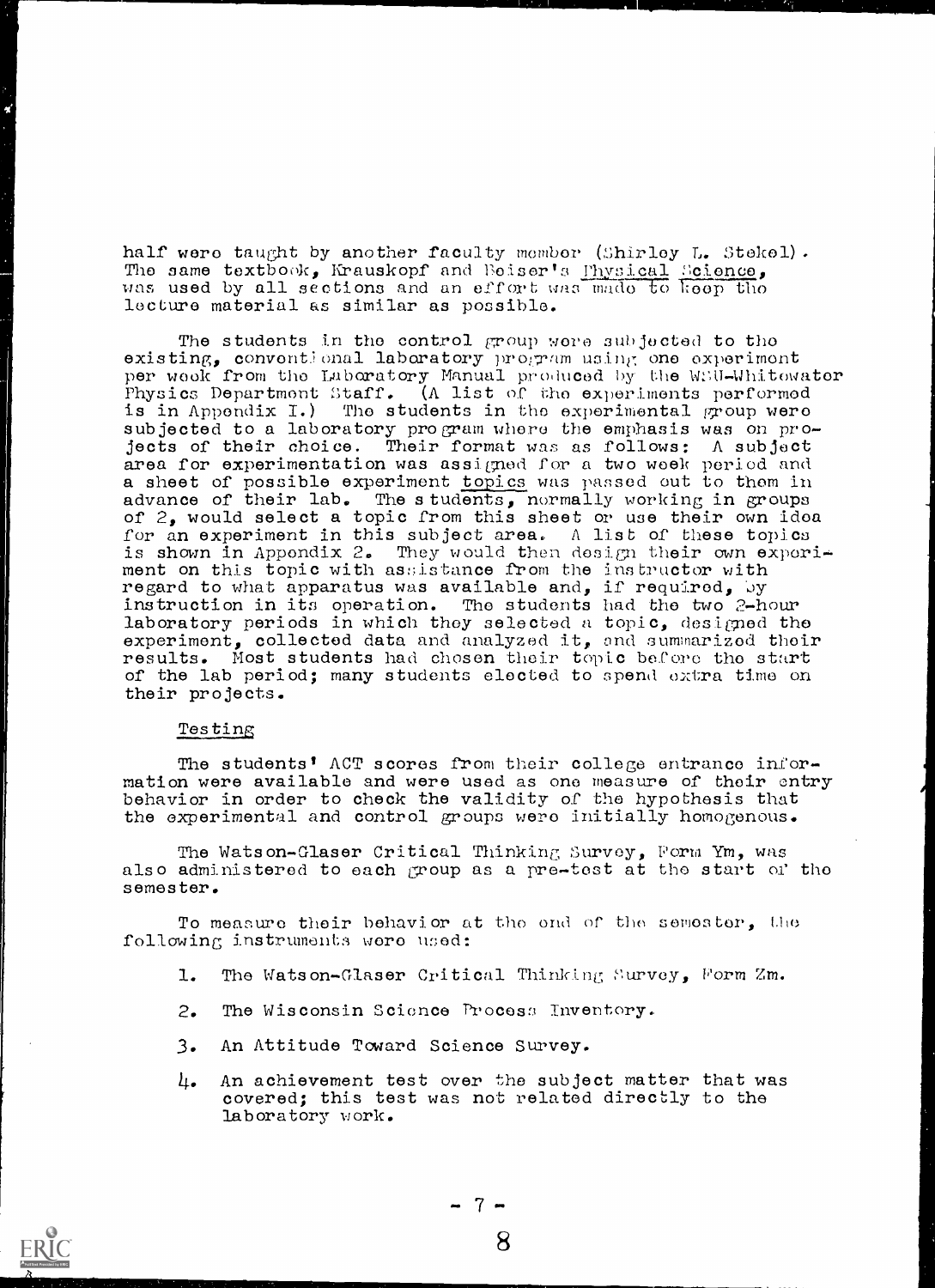Initially, the ACT Natural Science Test was also going to be used as a post-test. It was decided that this test would not be administered for the following reasons:

- 1. The test is rather heavily weighted toward biological science. This would give the second semester students who would have taken the Biological Foundations course (during the first semester) a decided advantage over the students enrolled in the first semester.
- 2. There were six tests, achievement tests for grading as well as this project's instruments, being administered over the last two weeks of the semester. Spending one more hour on testing during this period did not seem to be desirable.
- 3. The test was relatively expensive.

Analysis of variance techniques will be applied to the results to attempt to identify any significant differences.

 $^{\prime}9^{\prime}$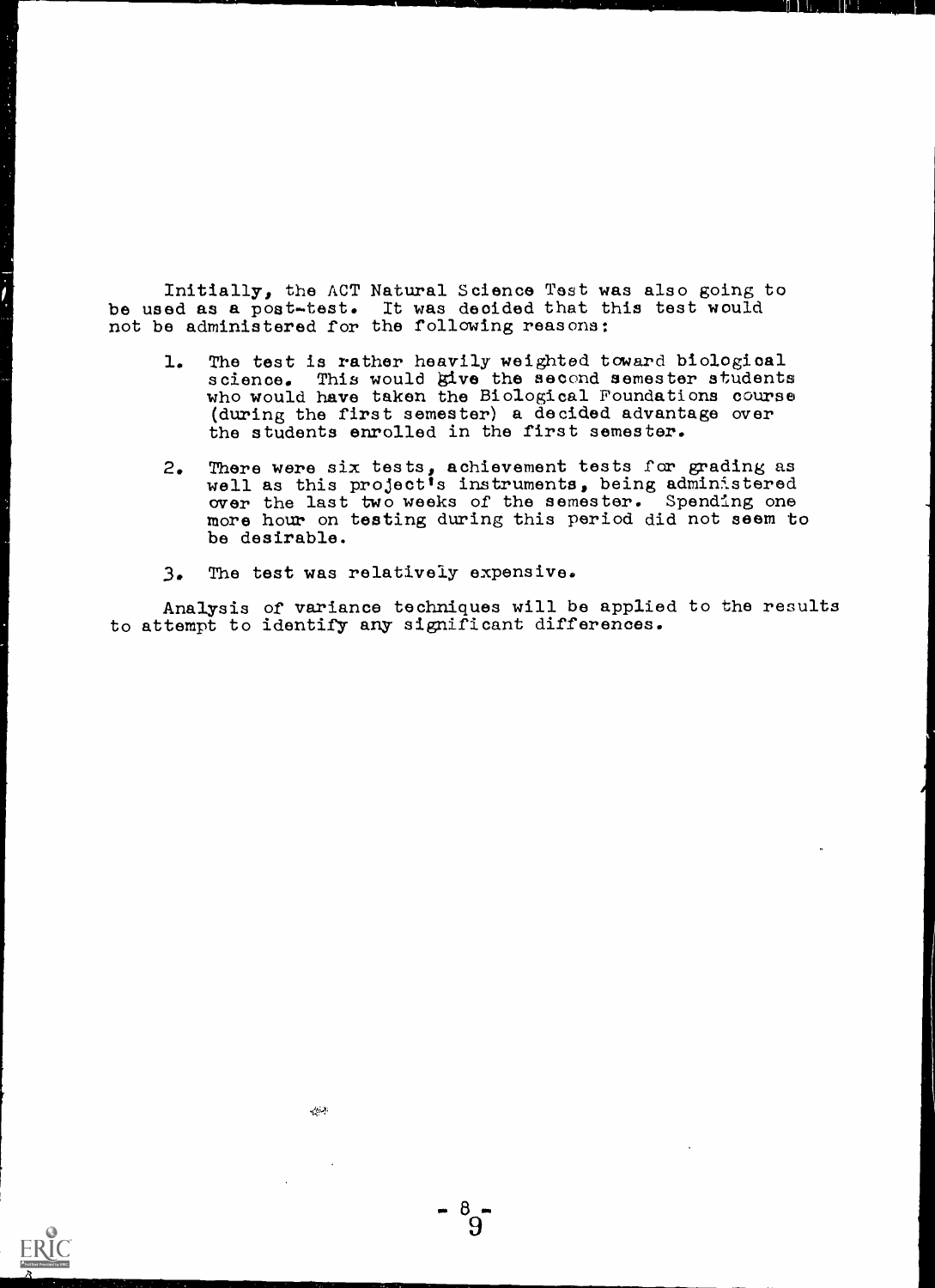$\mathcal{L}_{\mathcal{A}}$ 

ERIC

|                                                      |                                   | CONTROL         |                |                                                               |                            |       |                  | EXPERIMENTAL                                     |       |                            |
|------------------------------------------------------|-----------------------------------|-----------------|----------------|---------------------------------------------------------------|----------------------------|-------|------------------|--------------------------------------------------|-------|----------------------------|
| Group Number                                         | ⊶                                 | $\sim$          | Analysis       | of Variance                                                   | t۵                         | ᠴ     | Analysis         | of Variance                                      |       | Analysis of Variance       |
| Teacher                                              | ΕS                                | SS              | Group          | $\mathbf{\hat{z}}$<br>Group<br>V <sub>5</sub><br>$\mathbf{r}$ | Σą                         | SS    | Group            | ٣¢٠<br>Group<br>$\frac{5}{2}$<br>$\sim$          |       | Four Groups<br>For All     |
| Size<br>Sample                                       | $\overline{5}$                    | $\overline{5}4$ | Įμ,            | Significant<br>Difference?                                    | 48                         | 42    | ıщ.              | Significant<br>Difference?                       | ļμ.   | Significant<br>Difference? |
|                                                      | Mean Score                        |                 |                |                                                               | Mean                       | Score |                  | $\ddot{\phantom{1}}$ .                           |       |                            |
| Watson-Gloser<br>Ĕ<br>Form<br>Pre-Test               | $\ddot{\circ}$<br>$\overline{71}$ | 69.8            | 1.470          | $\widetilde{\mathbf{z}}$                                      | $\ddot{\phantom{0}}$<br>72 | 72.6  | 048              | $\tilde{\mathbf{z}}$                             | 1.170 | <b>D</b>                   |
| Nath*<br>ACT                                         | 77.8                              | 75.6            | .315           | $\gtrsim$                                                     | 76.8                       | 78.6  | .185             | $\gtrsim$                                        | .205  | $\gtrsim$                  |
| Science*<br>ACT Natural                              | 69.3                              | 62.8            | 1.695          | $\gtrapprox$                                                  | 70.1                       | 71.3  | .050             | Š                                                | 1.124 | $\gtrapprox$               |
| ACT Composite*                                       | 71.6                              | 69.9            | .167           | $\widetilde{\mathcal{Z}}$                                     | 72.3                       | 73.7  | .114             | $\gtrapprox$                                     | .275  | $\widetilde{\mathbf{X}}$   |
| *Local, NSU-W percentiles                            |                                   |                 |                |                                                               |                            |       |                  |                                                  |       |                            |
| The above data indicates<br>hetween the experimental |                                   |                 | and control    | groups initially, and there is no<br>that the null hypothesis | is valid;                  |       | signifficant     | there is no significant difference<br>difference |       |                            |
| between the                                          | instructors'                      | croups.         | $\overline{z}$ | seem to be drawn from the<br>Stinoria                         |                            |       | same population. |                                                  |       |                            |
| 10                                                   |                                   |                 |                |                                                               |                            |       |                  |                                                  |       |                            |

٨.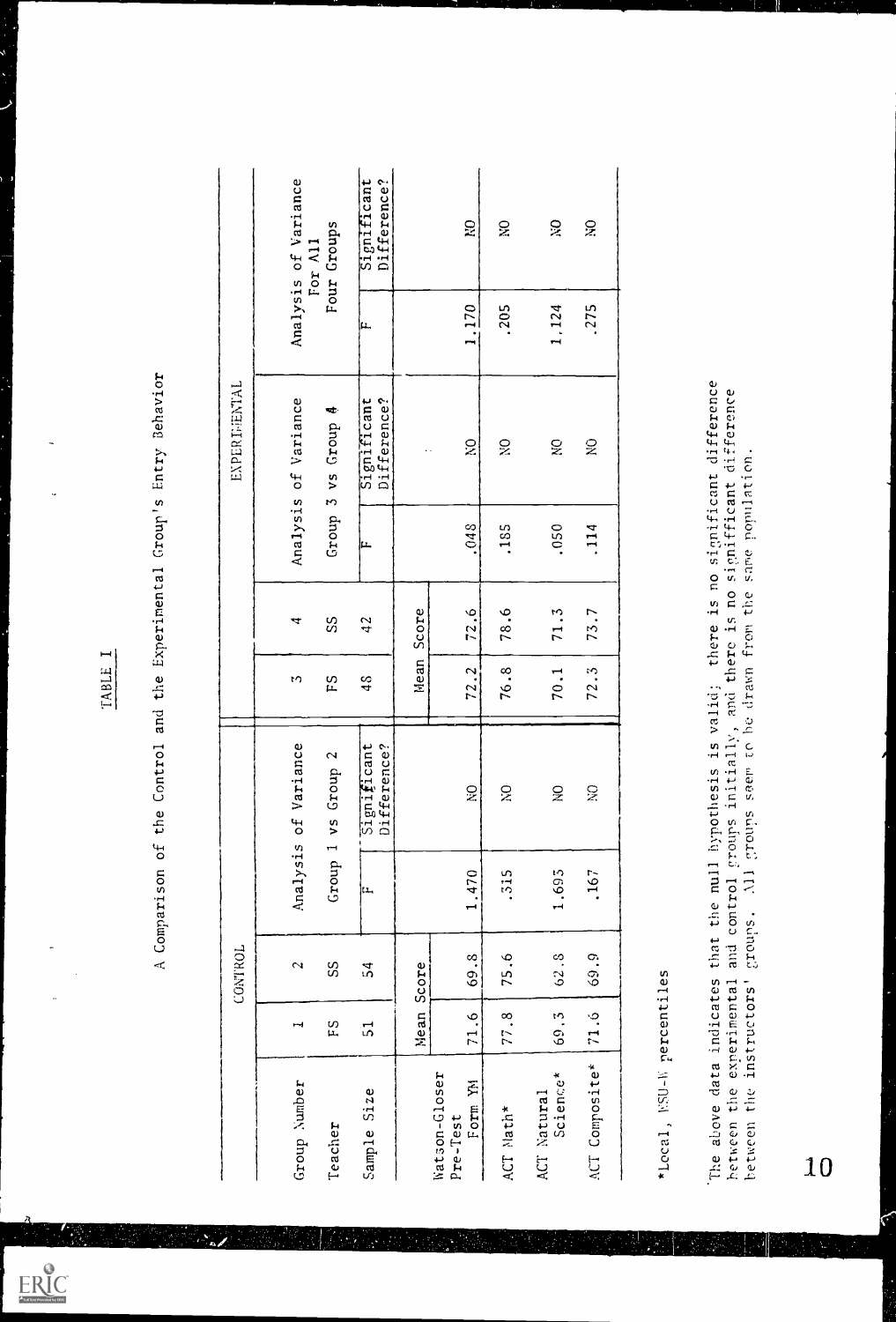$ER_{\overbrace{\hspace{1cm}}^{\hspace{1cm}} C}$ 

TABLE II<br>Let und the Experimental Groups' Behavior at the Completion of the Treatment<br>A Comparison of the Control and the Experimental Groups' Behavior at the Completion of the Treatment

|                                                                                      |               | CONTROL         |                                                                                         |                                                                                                                                                         |                      |                                                |                                                                   | EXPERIMENTAL                                                                  |                                                              |                                 |
|--------------------------------------------------------------------------------------|---------------|-----------------|-----------------------------------------------------------------------------------------|---------------------------------------------------------------------------------------------------------------------------------------------------------|----------------------|------------------------------------------------|-------------------------------------------------------------------|-------------------------------------------------------------------------------|--------------------------------------------------------------|---------------------------------|
|                                                                                      |               |                 |                                                                                         |                                                                                                                                                         |                      |                                                |                                                                   |                                                                               |                                                              |                                 |
| Group Number                                                                         | $\mathbf \pi$ | ٢N              |                                                                                         | Analysis of Variance                                                                                                                                    | ιU                   | 4                                              | Analysis                                                          | of Variance                                                                   |                                                              | Analysis of Variance<br>For All |
| Teacher                                                                              | ΕŚ            | SS              | Group 1                                                                                 | 2<br>Group<br>$\sqrt{5}$                                                                                                                                | ξS                   | SS                                             | Group                                                             | 4<br>Group<br>$\frac{5}{2}$<br>ıΩ                                             |                                                              | Four Groups                     |
| Size<br>Samp <sub>le</sub>                                                           | 62            | 64              | μ,                                                                                      | Significant<br>Difference?                                                                                                                              | $\frac{1}{2}$        | 45                                             | ļμ.                                                               | Significant<br>Difference?                                                    | عا                                                           | Significant<br>Difference?      |
|                                                                                      | Nean          | Score           |                                                                                         |                                                                                                                                                         | Mean                 | Score                                          |                                                                   |                                                                               |                                                              |                                 |
| 2M<br>Watson-Gloser<br>Form<br>Post-Test                                             | 69.5          | 68.4            | .669                                                                                    | $\gtrapprox$                                                                                                                                            | 68.2                 | 69.7                                           | .779                                                              | $\tilde{z}$                                                                   | .484                                                         | $\widetilde{\mathbf{S}}$        |
| Process Invent<br>Science<br>Wis.                                                    | 37.4          | 38.6            | .371                                                                                    | $\approx$                                                                                                                                               | 4.<br>55             | c,<br>$\overline{1}$                           | 1.218                                                             | $\gtrapprox$                                                                  | 1.426                                                        | š                               |
| Science Survey<br>Attitude towrd                                                     | 5.82          | 58.6            | .173                                                                                    | Š                                                                                                                                                       | $\ddot{\cdot}$<br>59 | 57.4                                           | 1.033                                                             | $\tilde{z}$                                                                   | .444                                                         | $\gtrapprox$                    |
| Achievement<br>$Test*$                                                               | 65.5          | 67.5            | $\frac{1}{1}$<br>1<br>ŧ                                                                 | $\frac{1}{1}$                                                                                                                                           | 63.7                 | 72.3                                           | $\mathbf{I}$<br>÷<br>$\pmb{\mathsf{I}}$<br>1<br>$\blacksquare$    | $\frac{1}{1}$                                                                 | л.<br>$\frac{1}{4}$<br>$\mathbf I$<br>$\mathbf{I}$           | 1<br>$\pmb{\cdot}$<br>1         |
| For Group 1 vs. Group<br>*This was not directly<br>test, although Groups<br>which is |               | significant     | i and 5 received<br>related to lab w<br>the 5% level.<br>$\frac{1}{2}$<br>$\frac{1}{2}$ | The<br>same<br>.675, which is not<br>the<br>ork.                                                                                                        | test<br>two          | and Groups                                     | teachers did not use<br>significant; for Group 2<br>$\mathcal{L}$ | achievement<br>same<br>vs. Group $4$ , F<br>and 4 redeived the<br>same<br>the | 4.525<br>test<br>$\pmb{\mathfrak{u}}$                        |                                 |
| Table II<br>11                                                                       |               | shows the basic | it does not seem likely that this was                                                   | exception to this was Group 4's improved performance<br>related to the<br>analysis of the raw data.<br>significant differences between the experimental |                      | on the final<br>and the control<br>laboratory. | achievement                                                       | (in the basis of this, it appears that<br>group on the parameters             | parameters. The only<br>test relative to Group<br>there were | no<br>$\frac{1}{2}$             |

 $\lambda$ s bul

ં દિ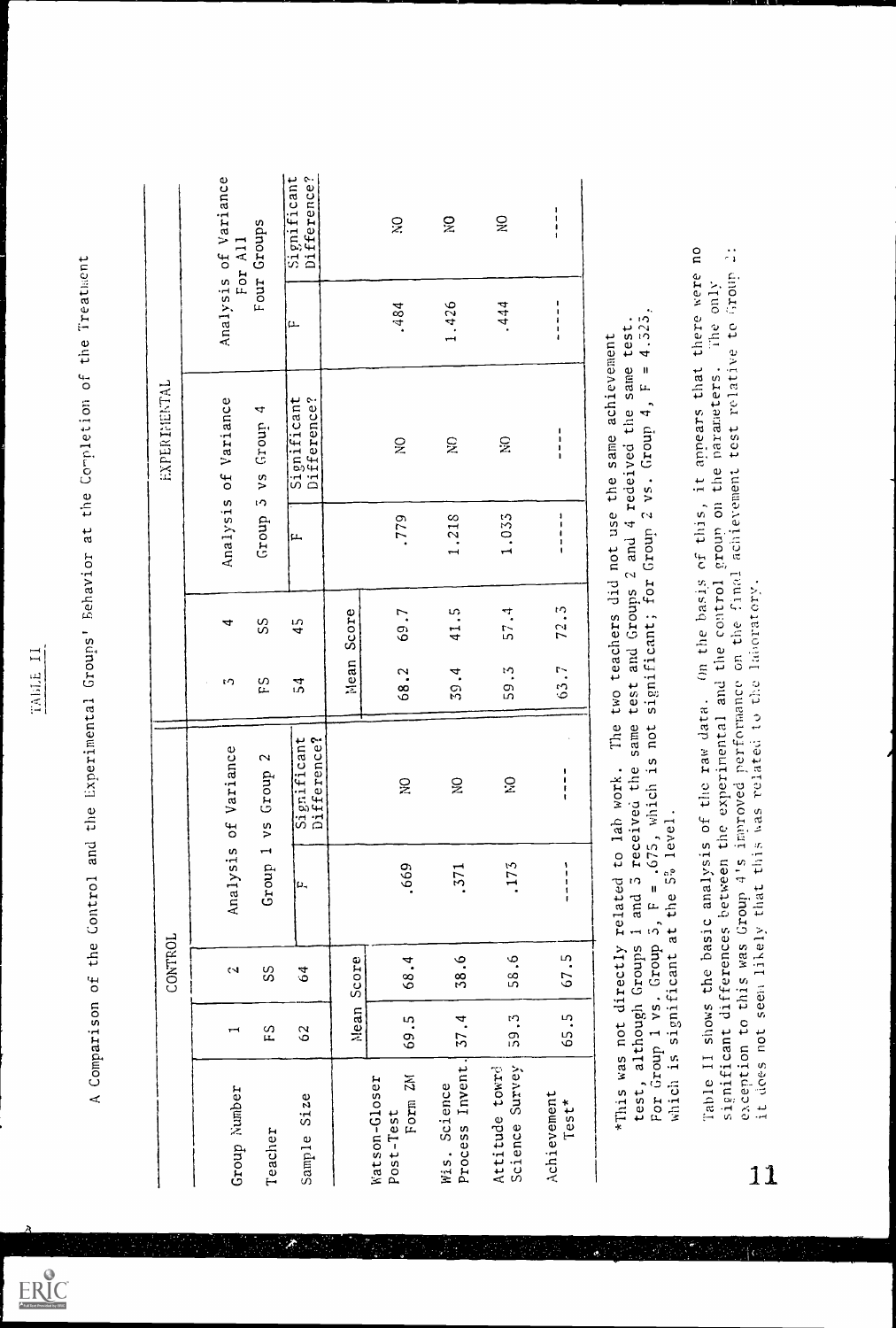

IABLE III<br>A Comparison Between the Watson-Glaser Pre-Tests and Post-Tests, Both Scores Converted to the Ym Basis

|              | Analysis of Variance<br>For All | Four Groups                                             | Significant<br>Difference? |       | $\gtrapprox$                   | $\mathbf{S}$                                 |                                                                                                                                                                     |                                         |                                                      |
|--------------|---------------------------------|---------------------------------------------------------|----------------------------|-------|--------------------------------|----------------------------------------------|---------------------------------------------------------------------------------------------------------------------------------------------------------------------|-----------------------------------------|------------------------------------------------------|
|              |                                 |                                                         | ستا                        |       | 1.170                          | .248                                         | Zm scores                                                                                                                                                           |                                         | Critical                                             |
| EXPERIMENTAL | of Variance                     | $\blacktriangleleft$<br>Group<br>ys<br>$\mathfrak{c}_1$ | Significant<br>Difference? |       | $\tilde{z}$                    | $\sum_{i=1}^{n}$                             | I and II, namely that there is no significant<br>Natson-Glaser pre-test or post-test. The Zm<br>in the Watson-Glaser<br>Here the<br>corpost-test.<br>test. Here the |                                         | the Watson-Glaser                                    |
|              | Analysis                        | Group                                                   | i۴.                        |       | .048                           | .602                                         | scores using the conversion table<br>the                                                                                                                            |                                         | $2m$ of                                              |
|              | 4                               | SS                                                      | 45                         | Score | 72.6                           | J.<br>75                                     | difficult form of                                                                                                                                                   |                                         | Inc., 1964<br>Ym and                                 |
|              | S                               | ΕS                                                      | $\frac{1}{2}$              | Mean  | 72.2                           | <u>ှ</u><br>73                               |                                                                                                                                                                     | $\ddot{\phantom{1}}$<br>$\overline{11}$ | for Forms<br>G World,                                |
|              | of Variance                     | vs Group 2                                              | Significant<br>Difference? |       | $\widetilde{\mathbf{z}}$       | $\widetilde{\mathbf{z}}$                     | either the<br>is a more<br>in Tables<br>of the test, used as the post-test,<br>been converted to the equivalent Ym<br>table repeats information presented           |                                         | Thinking Appraisal", p. 8, Harcourt, Brace<br>Tanual |
|              | Analysis                        | Group 1                                                 | ļμ,                        |       | 1.474                          | .140                                         | difference between aby of the groups on<br>Critical Thinking Appraisal Manual, (4)<br>*Converted To Equivalent YM Scores                                            |                                         | Goodwin Watson and Edward Glaser,                    |
| CONTROL      | $\sim$                          | S <sub>2</sub>                                          | $\overline{3}$             | Score | 69.8                           | 74.2                                         | form of the test, used                                                                                                                                              |                                         |                                                      |
|              | ⊣                               | ΕS                                                      | 62                         | Mean  | 71.6                           | 74.8                                         |                                                                                                                                                                     |                                         |                                                      |
|              | Group Number                    | Teacher                                                 | Sample Size                |       | Watson-Glaser<br>Ē<br>Pre-Test | Watson-Glaser<br>$\frac{1}{10}$<br>Post-Test | This<br>have                                                                                                                                                        |                                         | $\frac{1}{\tau}$<br>12                               |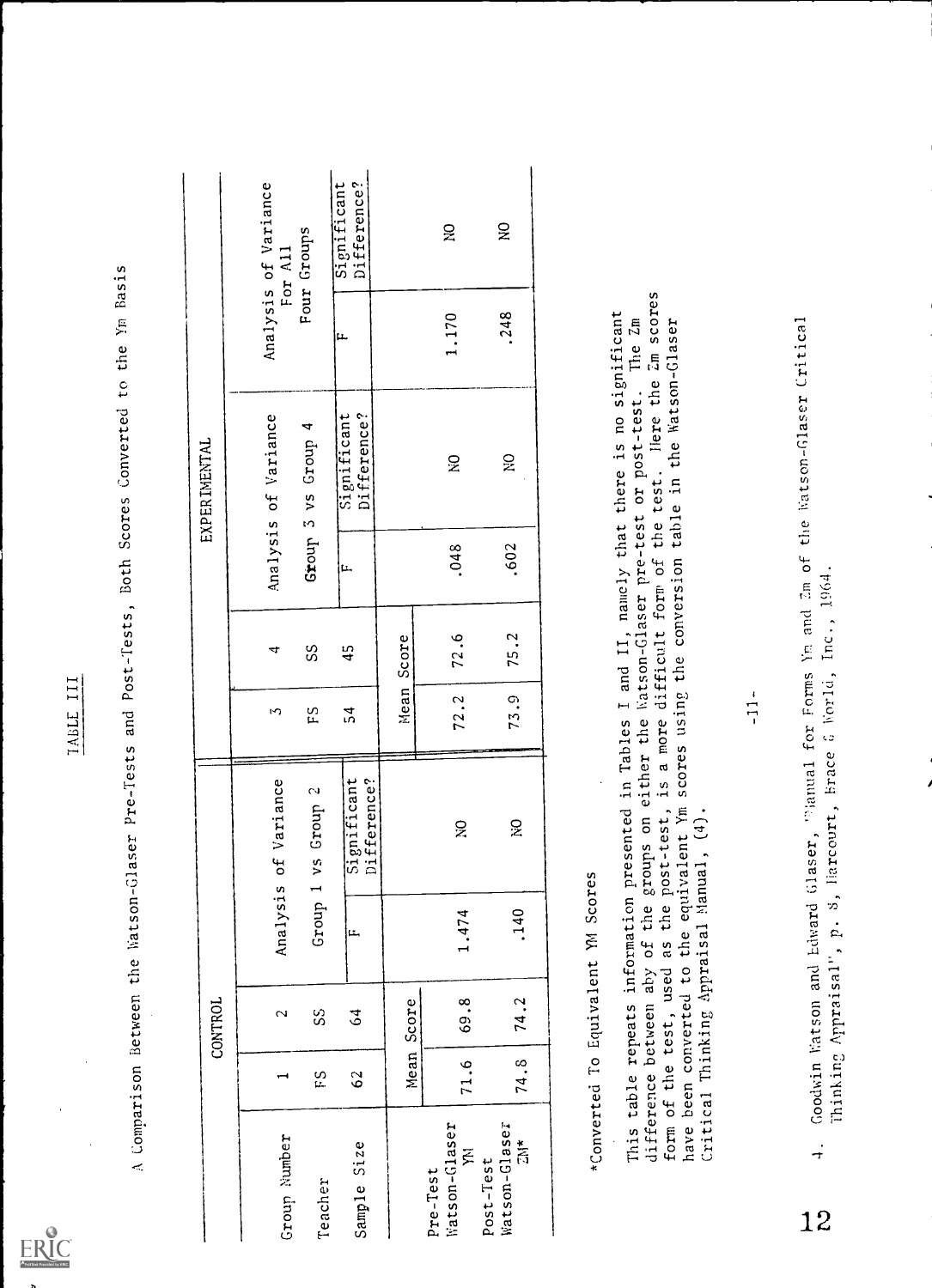# 13 TABLE IV

#### Comparison of Watson-Glaser Pre-Test Scores And (The Equivalent) Post-Test Scores

|                                                                              | CONTROL     |                                                       | <b>EXPERIMENTAL</b> |                                                       |
|------------------------------------------------------------------------------|-------------|-------------------------------------------------------|---------------------|-------------------------------------------------------|
| Sample Size                                                                  | 126         |                                                       | ٥o                  |                                                       |
| Analysis of Variance<br>between Watson-<br>Glaser Pre-Test and<br>Post-Tests | $F = 13.45$ | This is<br>signifi-<br>cant at<br>the $1\%$<br>level. | $F = 3.072$         | Not<br>Simpl<br>icant.                                |
| T-Test on Pre-Test<br>Post-Test Score<br>Differences                         | $t = 5.21$  | This is<br>signifi-<br>cant at<br>the $1\%$<br>level. | $t = 3.116$         | This is<br>signif-<br>icant<br>at the<br>$1\%$ level. |

This is a continuation of Table III. It shows that one can justify the claim that there is an improvement on the Watson-Glaser Critical Thinking Appraisal between the pre-test and the post-test. There is some ambiguity with the results of the experimental group. A t-test for paired data  $(5)$  is significant at the 1 per cent level, so we can reject the null hypothesis that both sets of scores are from the same population, while analysis of variance between the data grouped into just two groups, experimental and control, does not yield an F value large enough to be significant at the 5% level. This ambiguity seems to arise .from the higher, although not significantly greater, pre-test scores with the second semester experimental group; it might be due to these students having completed 1 semester of college or simply by chance.

To attempt to clarify this, let us note that there is little difference on the basis of the instructor and simply consider all the pre-tests and post-tests as four groups. These groups, arranged in order of descending mean scores are:

|                                                                                                                  | Mean Score                                    |  |
|------------------------------------------------------------------------------------------------------------------|-----------------------------------------------|--|
| Experimental Group Post-Test<br>Control Group Post-Test<br>Experimental Group Pre-Test<br>Control Group Pre-Test | $74.51$<br>$74.50$<br>$72.38$ ) 2.12<br>70.72 |  |

Note how the Post-Test and Pre-Test results are divided with the Post-Test scores being higher. If the Tukey procedure (6) can be

 $-12 -$ 

5. Clinton I. Chase, "Elementary Statistical Procedures", p. 152- 155, McGraw-Hill, Inc., 196T. 6. Allen Edwards. "Statistical Methods for the Behavioral Sciences", p. 330-335, Holt, Rinehart & Winston, Inc., 1966.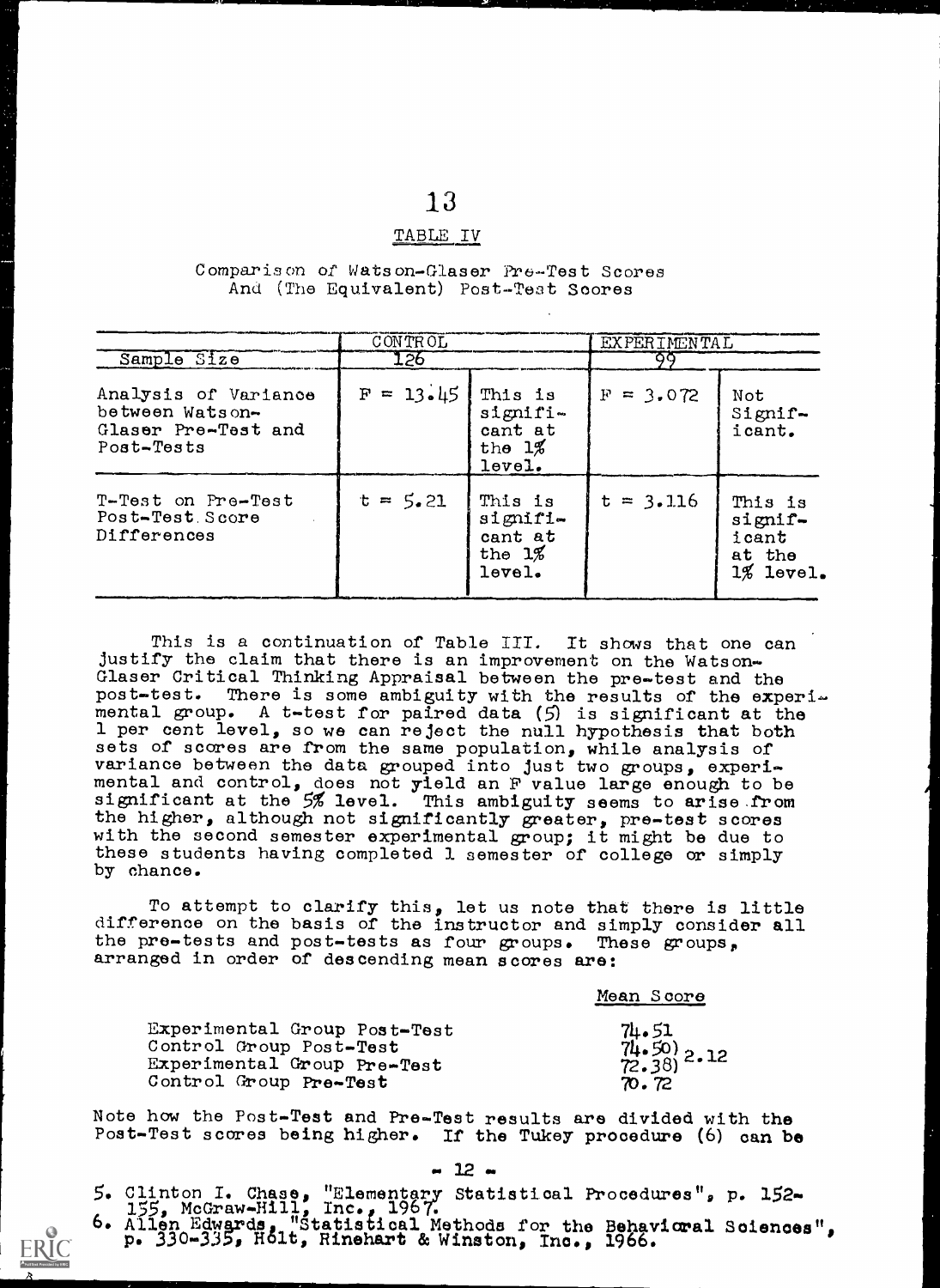applied to this data, a significant gap between mean scores is:

at the 5% level  $(t_{.05})\sqrt{2}(s_{\mathcal{R}}) = 2.32$ .

Significance at the  $10\%$  level would require a gap of 2.00, so since the gap between the closest pre-test and post-test means is 2.12 it seems safe to say that there is a significant improvement (at least at the 10% level if not the 5%) in general on the Watson-Glaser post-tests over the pre-tests.

The Watson-Glaser Critical Thinking Analysis is divided into five sub-tests. Norms or similar information are not published for these because the authors felt that the sub-tests are not large enough to be reliable. (4) But since these scares would be available, it was decided that they be investigated to see if any information could be obtained from them.

Referring to Table  $V$ , for the pre-tests, it appears safe to conclude that all of the samples are from the same population. Group 3 was significantly better than Group  $\mu$  on the Recognition of Assumptions sub-test; however, when all four groups were considered together, there was not a significant difference between them.

The post-tests scores are similarly homogenous. Here Group 1 was significantly better than Group 2 on the Evaluation of Assumptions sub-test, but again if all four groups are considered together there is no significant difference between them.

In order to compare the pre-test and post-test scores, one must take into consideration that form Zm is more difficult than form Ym. Table VI shows a comparison between sub-test scores for the control and experimental groups.

 $-13 -$ 

<sup>4.</sup> Goodwin Watson and Edward Glaser, "Manual for Forms Yin and Zm of the Watson-Glaser Critical Thinking Appraisal", p. 9, Harcourt, Brace & World, Inc., 1964.

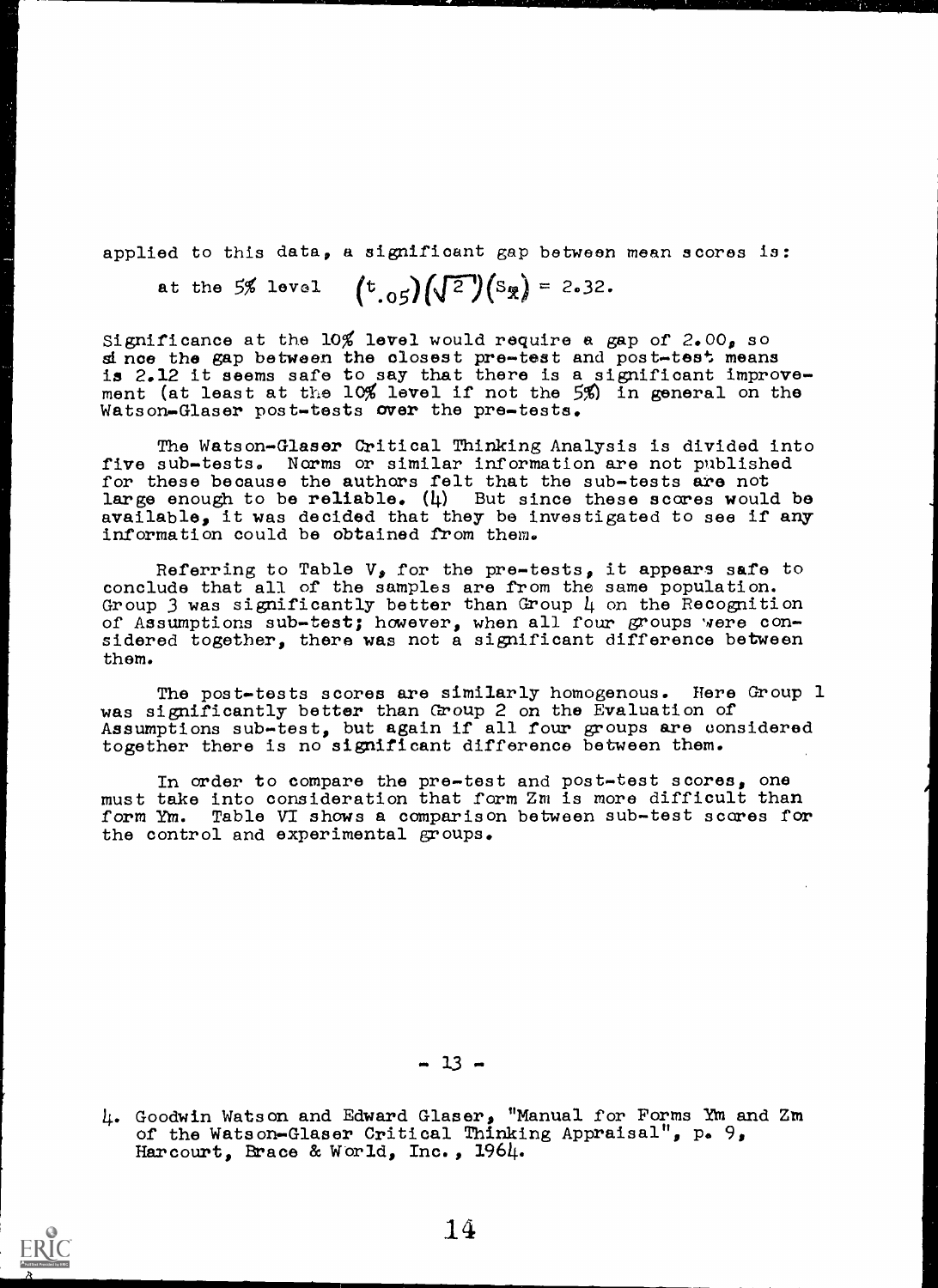|                                                                                                                                                                                      |                        | CONTROL                                               |          |                                                        |                                        |                           |          | <b>EXPERIMENTAL</b>             |                        |                                 |
|--------------------------------------------------------------------------------------------------------------------------------------------------------------------------------------|------------------------|-------------------------------------------------------|----------|--------------------------------------------------------|----------------------------------------|---------------------------|----------|---------------------------------|------------------------|---------------------------------|
| Group Number                                                                                                                                                                         | ۳۹                     | $\sim$                                                | Analysis | of Variance                                            | ŀΩ                                     | ₹                         | Analysis | Variance<br><b>SP</b>           |                        | Analysis of Variance<br>For All |
| Teacher                                                                                                                                                                              | S<br>F                 | SS                                                    | Group 1  | $\mathbf{\hat{z}}$<br>Group<br>ys                      | ΕS                                     | SS                        | Group    | Φ<br>Group<br>$v_{s}$<br>$\cup$ |                        | Four Groups                     |
| Size<br>Sample                                                                                                                                                                       | Nean<br>$\overline{5}$ | Scores<br>$\mathbf{z}$                                | ļμ.      | icant<br>Difference?<br>Signif                         | Nean<br>48                             | Scores<br>42              | ļu.      | Significant<br>Difference?      | ļIJ.                   | Significant<br>Difference?      |
| (20)<br>Inference<br>$\overline{\mathfrak{m}}$                                                                                                                                       | 11.7                   | 11.9                                                  | .215     | $\tilde{z}$                                            | $\ddot{\circ}$<br>12                   | ς.<br>12                  | .410     | Ω₫                              | 521                    | $\widetilde{\mathbf{z}}$        |
| (16)<br>$\mathfrak{b}^{\mathsf{c}}$<br>Assumpt.<br>mrod                                                                                                                              | 11.4                   | 11.7                                                  | .123     | $\tilde{\mathbf{x}}$                                   | $\mathbf{r}$<br>13                     | ςu<br>$\overline{11}$     | 5.868    | 5%<br>at<br>Yes,                | 2.727                  | $\widetilde{\mathbf{x}}$        |
|                                                                                                                                                                                      | 19.1                   | 18.9                                                  | .048     | S                                                      | 19.3                                   | 19.4                      | .021     | $\mbox{g}$                      | .212                   | $\approx$                       |
| $\begin{bmatrix} \frac{1}{2} & \frac{1}{2} & \frac{1}{2} \\ \frac{1}{2} & \frac{1}{2} \end{bmatrix}$                                                                                 | 18.8                   | 17.8                                                  | 5.090    | Š                                                      | ړ،<br>پ<br>19                          | יי<br>י<br>$\overline{0}$ | .000     | $\gtrsim$                       | 3.206                  | $\gtrsim$                       |
| Arg<br>5 <sup>o</sup><br>Eva1                                                                                                                                                        | (15)10.2               | $\infty$<br>O)                                        | 1.079    | $\tilde{\mathbf{S}}$                                   | 10.2                                   | $\infty$<br>Ó             | 1.029    | $\tilde{\mathbf{K}}$            | .700                   | $\mathbf{S}$                    |
| Inference                                                                                                                                                                            | 10.8                   | <u>ှ</u><br>$\overline{a}$                            | 0.58     | $\frac{1}{2}$                                          | 10.7                                   | $\ddot{c}$<br>$\Omega$    | ,989     | $\widetilde{\mathbb{R}}$        | .590                   | $\mathbb{S}$                    |
| ЪÇ<br>Assumpt<br>Recog.<br>$\overline{wz}$                                                                                                                                           | 12.6                   | ی.<br>•<br>12                                         | .277     | ں<br>پڑ                                                | ıΛ<br>12                               | 12.3                      | 225      | $\widetilde{\mathbf{z}}$        | .174                   | $\mathbf{S}$                    |
| Deduction<br>Form                                                                                                                                                                    | $\overline{ }$<br>18   | $\mathbf o$<br>$\ddot{\phantom{0}}$<br>$\frac{8}{10}$ | .704     | Š                                                      | $\tilde{\mathbf{c}}$<br>$\frac{8}{10}$ | 19.1                      | .757     | $\gtrsim$                       | .770                   | $\gtrsim$                       |
|                                                                                                                                                                                      | 17.5                   | 17.1                                                  | .052     | $\tilde{\mathbf{z}}$                                   | ن.<br>ا<br>17                          | 17.5                      | .167     | $\tilde{\mathbf{S}}$            | .113                   | $\mathbf{S}$                    |
| $\begin{array}{c}\n\text{if}\n\text{interpretation}\n\text{if}\n\text{and}\n\text{if}\n\text{and}\n\text{if}\n\text{and}\n\text{if}\n\text{and}\n\text{if}\n\text{and}\n\end{array}$ | $10.7$                 | 9.9                                                   | 4.578    | م<br>م<br>$\mathfrak{a}$<br>$\hat{\phantom{a}}$<br>Yes | ာ့<br>Ò.                               | 10.2                      | .458     | $\mathbb{S}^2$                  | ,916<br>$\overline{ }$ | $\widetilde{\mathbf{S}}$        |

W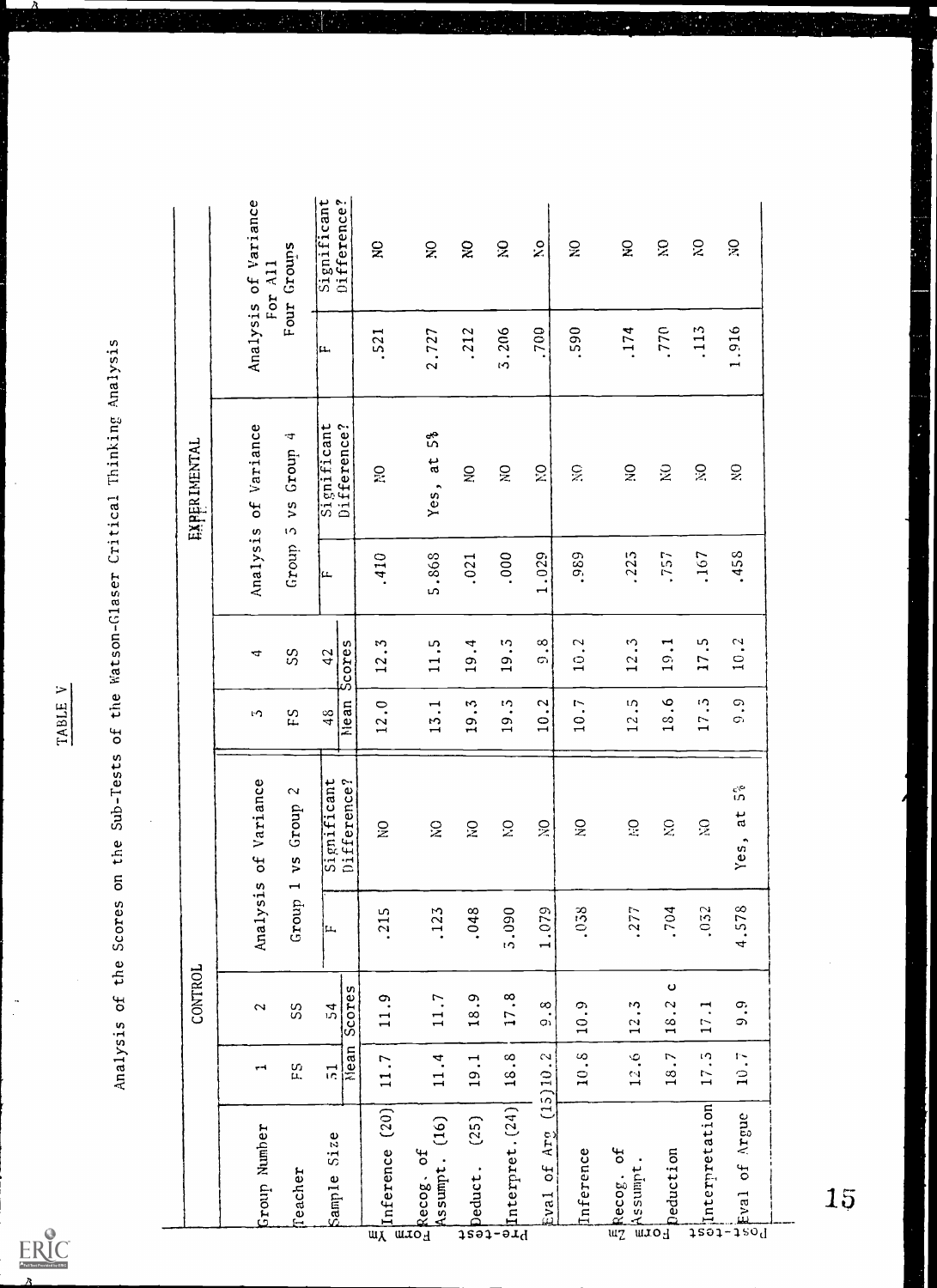

 $\ddot{ }$ 

TABLE VI<br>Analysis of the Sub-Tests of the Watson-Glaser Critical Thinking Analysis

|                                            |                   | CONTROL                        |                        |                                                                                           |                        |                                        | EXPERIMENTAL |                             |  |
|--------------------------------------------|-------------------|--------------------------------|------------------------|-------------------------------------------------------------------------------------------|------------------------|----------------------------------------|--------------|-----------------------------|--|
| Watson-Glaser                              | Pre-              | Post<br>Test                   |                        | Analysis of Variance                                                                      | Pre-<br>Test           | Post<br>Test                           |              | Analysis of Variance        |  |
| SUB-TEST<br>Critical Thinking<br>Appraisal | Mean<br>Test<br>Ă | 2M<br>Scores                   | f t                    | Difference?<br>Significant                                                                | Mean<br>X <sup>1</sup> | 21<br>Scores                           | $\mu$        | Difference?<br>Significant  |  |
| Inference (20)                             | 11.8              | 10.8                           | 561<br>:<br>ہ          | 5%<br>$a$ t<br>Yes,                                                                       | 12.1                   | 10.5                                   | 22.007       | $1\degree$<br>Yes, at       |  |
| Recognition of (16)<br>Assumptions         | 11.6              | 12.4                           | 984<br>4.3             | م<br>م<br>a<br>Yes,                                                                       | 12.3                   | 12.4                                   | .019         | $\widetilde{\mathbf{z}}$    |  |
| Deducation (25)                            | 19.0              | 18.4                           | 900<br>$\ddot{ }$ :    | $\mathbf{g}$                                                                              | 19.3                   | 18.8                                   | 1.521        | $\mathsf{S}$                |  |
| Interpret. (24)                            | 18.3              | 17.2                           | 7.319                  | 5%<br>$\ddot{a}$<br>Yes,                                                                  | 19.3                   | 17.4                                   | 22.303       | $\frac{5}{10}$<br>đ<br>Yes, |  |
| $(15)$<br>Evaluation of<br>Arguements      | 10.0              | 10.3                           | .994                   | $\widetilde{\mathbf{z}}$                                                                  | 10.0                   | 10.0                                   | ,006         | $\tilde{\mathbf{z}}$        |  |
|                                            |                   |                                |                        | respective Ym sub-tests, one can categorize<br>Assuming that the Zm form of the sub-tests | $\frac{5}{1}$          | the results<br>consistently morediffi- |              |                             |  |
|                                            |                   | cult than the<br>as follows in | $\bullet$<br>Table VII |                                                                                           |                        |                                        |              |                             |  |
| 16                                         |                   |                                |                        |                                                                                           |                        |                                        |              |                             |  |

 $\hat{\boldsymbol{\beta}}$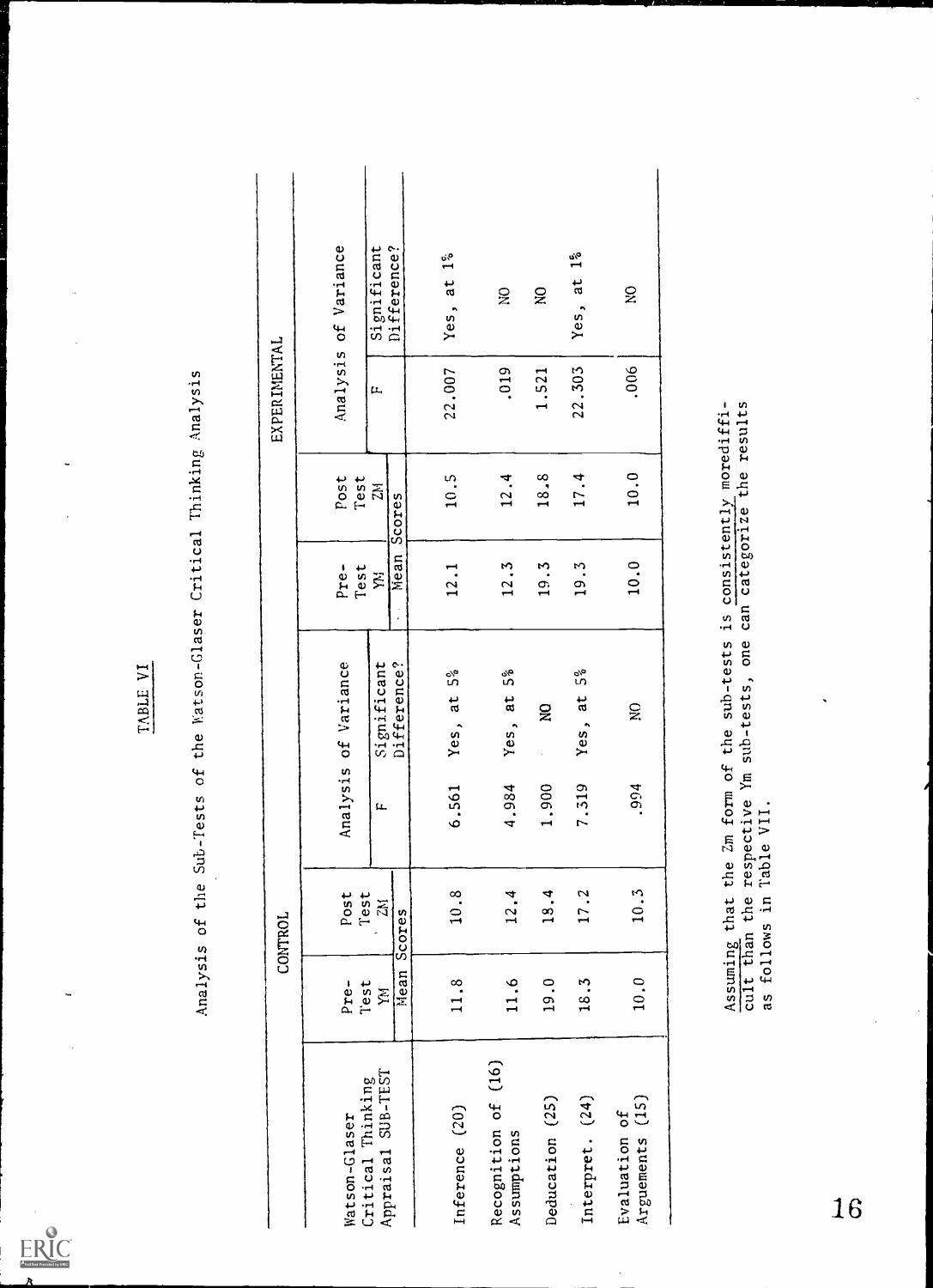|                                                                                            | for the Sub-Tests on the Watson-Glaser Critical Thinking Analysis<br>Categorization of Performance on Post-Tests Versus Pre-Tests                                                                                                                                                                                                                                                                                                                                                                                                                                                                                                         |                                                                                               |
|--------------------------------------------------------------------------------------------|-------------------------------------------------------------------------------------------------------------------------------------------------------------------------------------------------------------------------------------------------------------------------------------------------------------------------------------------------------------------------------------------------------------------------------------------------------------------------------------------------------------------------------------------------------------------------------------------------------------------------------------------|-----------------------------------------------------------------------------------------------|
|                                                                                            | CONTROL                                                                                                                                                                                                                                                                                                                                                                                                                                                                                                                                                                                                                                   | EXPERIMENTAL                                                                                  |
| IMPROVEMENT<br>SIGNIFICANT                                                                 | Recognition of Assumptions                                                                                                                                                                                                                                                                                                                                                                                                                                                                                                                                                                                                                |                                                                                               |
| NO SIGNIFICANT CHANGE<br>IMPROVEMENT OR                                                    | Evaluation of Arguements<br>Deduction                                                                                                                                                                                                                                                                                                                                                                                                                                                                                                                                                                                                     | Assumptions<br>of Arguements<br>Recognition of<br>Evaluations<br>Deduction                    |
| SIGNIFICANT CHANGE<br>DETERIORATION<br>g<br>ş                                              | Interpretation<br>Inference                                                                                                                                                                                                                                                                                                                                                                                                                                                                                                                                                                                                               | Interpretation<br>Inference                                                                   |
| ment from pre-test to post-test<br>and post tests on Evaluation<br>these areas is unclear. | of Arguments and on Deduction; if the Zm post-test is indeed more diffi-<br>and Interpretation the pre-tests are significantly better than the post-tests. Whether this is lit-<br>cult here this could also be interpreted as a positive improvement. For the sub-tests on Inference<br>significant at the 5% level for the control group. There is no significant difference between pre<br>tle change in student performance coupled with a more difficult post-test or a deterioration in<br>The same pattern seems to appear with both the control and experimental groups.<br>Further study would be needed to clear up this point. | is in the sub-test on Recognition of Assumptions; this improvement is<br>The largest improve- |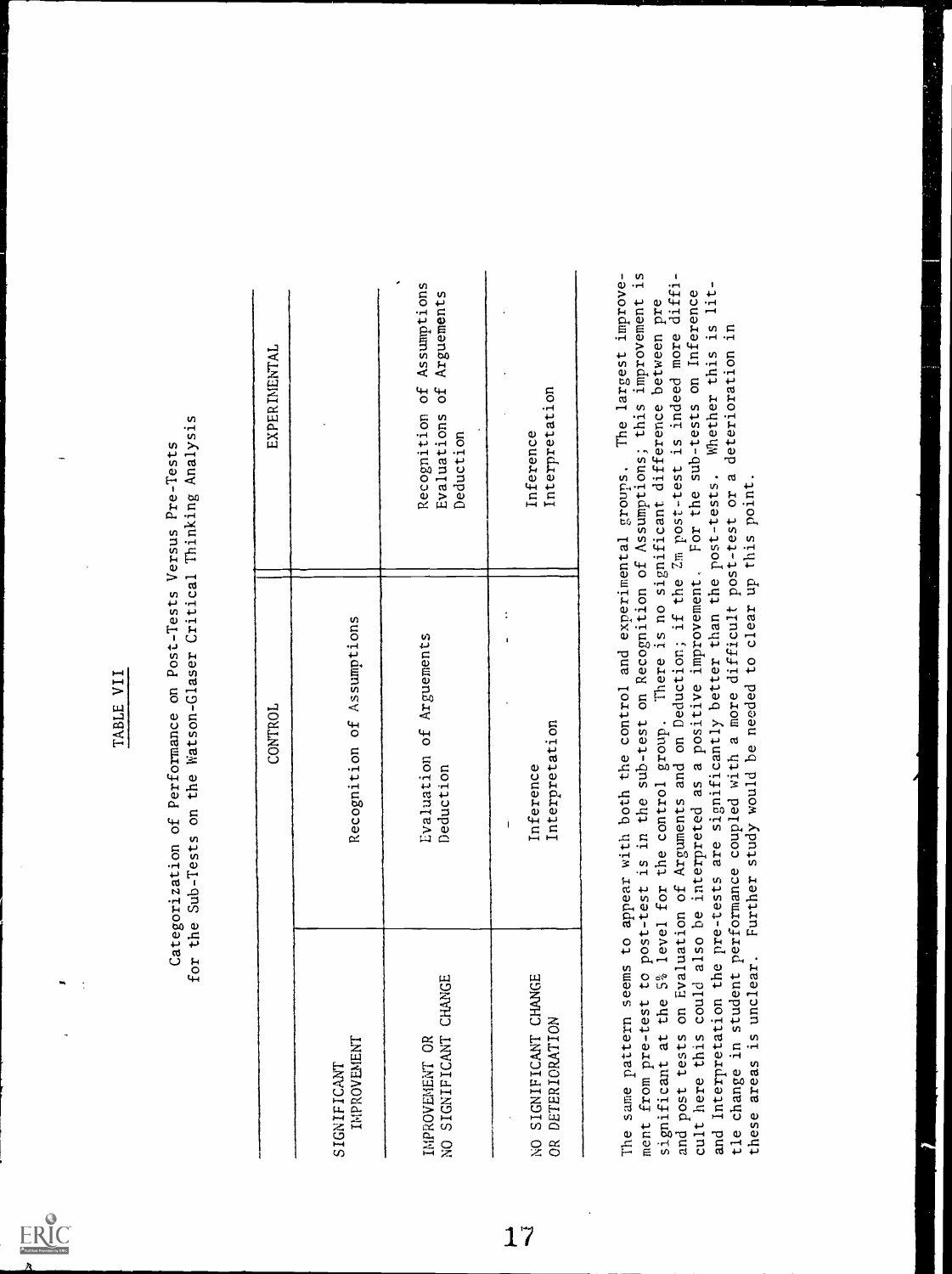#### Conclusions and Recommendations

The primary function of this research was to attempt to compare the effects of two different approaches toward the physical science laboratory upon students' understanding of the processes of science, their attitudes toward science and their "critical thinking".  $(7,8)$  The preliminary analysis of the data has been presented in this report. On the basis of this analysis, with the evaluation instruments used in this research, no significant difference could be detected between the control group and the experimental group.

The first recommendation that could be made is for further study of the raw data. The Attitude Toward Science Survey is not yet finalized and it might be refined to yield a bettor measure of attitude toward science. (9) Similarly, the Wisconsin Science Process Inventory scores analysis may be improved; some of the 93 questions do not appear to be relevant to their purpose of measuring the students' understanding of sciences processes.

An area which would seem to be fruitful for further study would be to survey the students again about 10 months after they have left the class. This would yield some information relevant to the perishability of the courses influence.

#### Qualitative Discussion and Comments

The suggestion above arises from the intuitive expectation that there would be some differences between the control and experimental groups. From working with, talking to and evaluating the students one can conclude that these differences are not likely to appear in the area of academic achievement tests or the ability to apply the "scientific method" outside of the laboratory. Rather, it would seem to lie in the area of the students concept of science and the role of experimentation in science. Most of the students in the experimental group seemed to favor this approach toward the laboratory; their most common comment seemed to be that this type of lab was "harder, but made them think". It would seem that this approach, with more student involvement, would result in a better understanding of the role of experimentation in science and in more positive comments with regard to their experience.

 $-17 -$ 

7, E.T. Henkel, Undergraduate Physics Instruction and Critical Thinking Ability, Journal of Research in Science Teaching, Vol.  $5, 89$  (1968).

8. W.C. Schefler, A Comparison Between Inductive and Illustrative Laboratories in College Biology, Journal of Research in Science Teaching, Vol. 3, 218  $(1965)$ .

9. Elmer Redford, Assistant Professor, Dept. of Physics, WSU-W, private conversation.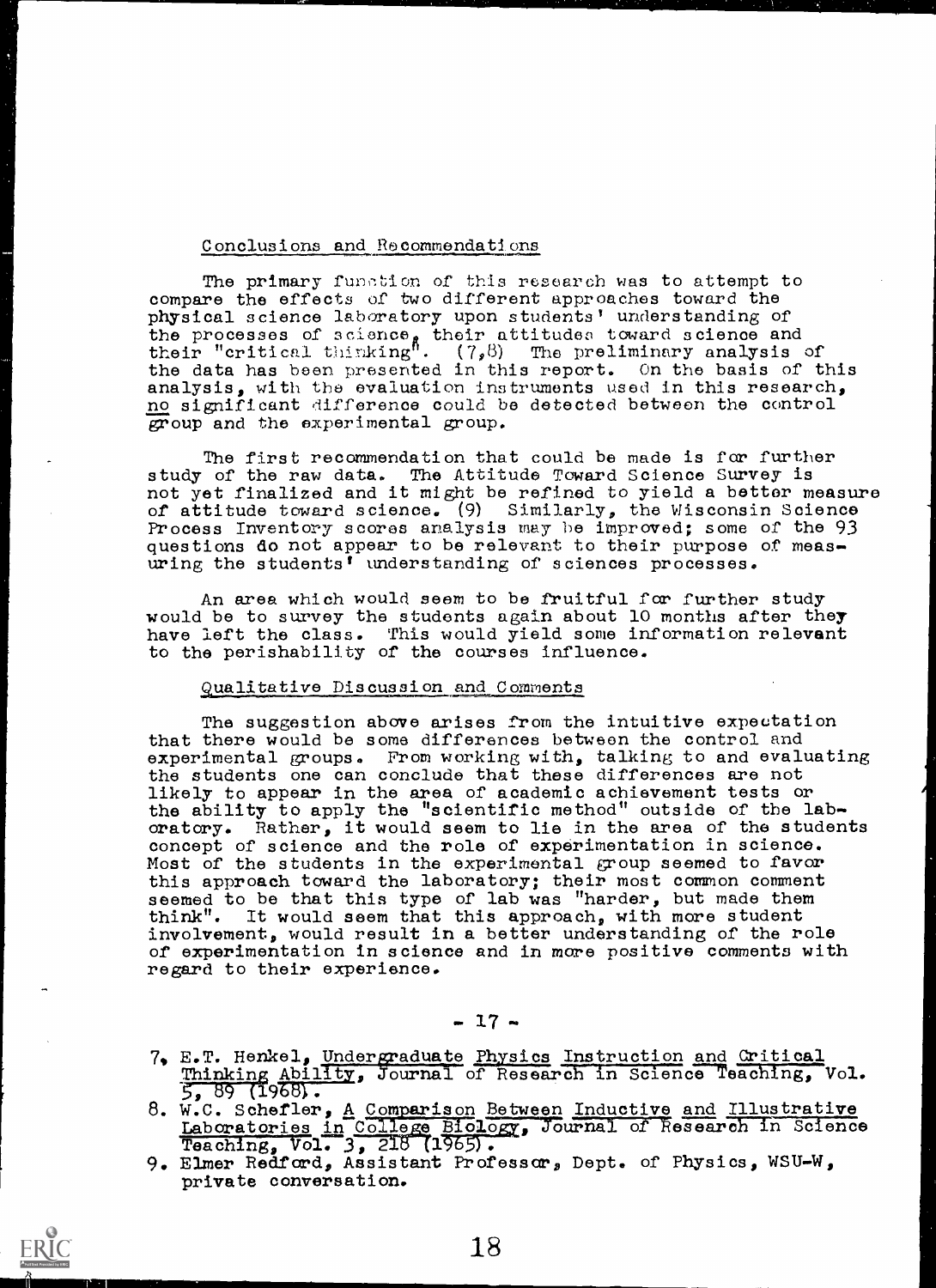For immediate applioation to laboratory instruction, one can make some recommendations. One laboratory program to be avoided is the free, totally unstructured laboratory. The sheer avoided is the free, totally unstructured laboratory.  $logist\$ cs of operating our laboratory with projects in specified subject areas was a severe problem. Usually the instructor had to spend the bulk of the period when projects were being started simply finding the appropriate apparatus which was requested and getting the students started. Not enough time was available to really discuss experimental design and problems (instead of the mechanics) of measurement. The above difficulties were all present with small lab sections  $-$  12 to 16 students in each, working in teams of two. They would be compounded severely if the lab section sizes were the more typical 20 to 26.

It would seem desirable to incorporate the element of student choice, within some structured framework. This might be in the form of a short project at the end of the experiment, an extension of what the student has done in the first part of his experiment, where the student can decide what to investigate and how. This seems to be a valid procedure considering that the control group seemed to do fully as well on all of the evaluation devices in this project. There are certainly other possibilities:

- 1. A 2 ar 3 week project period at the end of the semester;
- 2. Provide specific apparatus and suggestions but allow the students to work out their own experiments; and
- 3. Etc.

The "etc." above is limited only by the ingenuity, patience and available time that the instructor can devote to the laboratory.

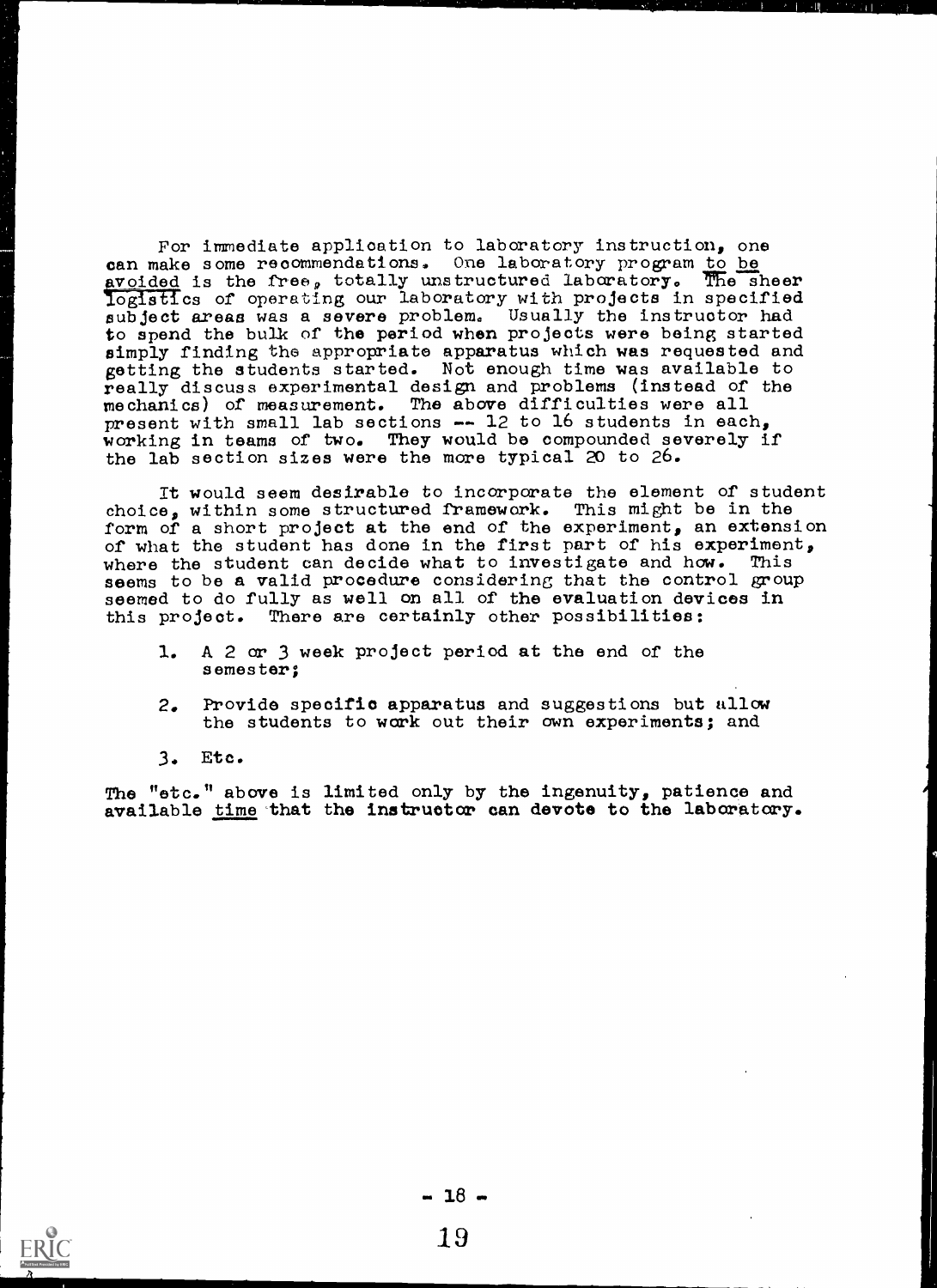#### APPENDIX I

The following is a list of the experiments that were performed by the control group. The experiments are from "Physical. Science Foundations 130 Laboratory Manual" of 1968-69 by the Wisconsin State University-Whitewater Physics Department Staff.

1. 105 Indirect Measurement of Piton

 $\tilde{\mathcal{A}}$ 

- 2. 108 Scientific Method (A similar experiment was written for the class and passed out on stenciled sheets.)
- 3. 103 Principles of Measurement
- 4. 202 Forces in Equilibrium
- 5. 209 Uniform Acceleration and the Determination of g
- 6. 207 Changes in Potential Energy
- 7. 310 Power Output of a Heating Coil
- 8. 306 Charles' Law
- 9. 502 Lenses
- 10. 701 Measurement & Macroscopic Probability
- 11. 401 Electrostatics
- 12. 402 Magnetic Field of a Direct Current
- 13. 503, Diffraction Grating
- 14. 703 Half-life of a Radioactive Substance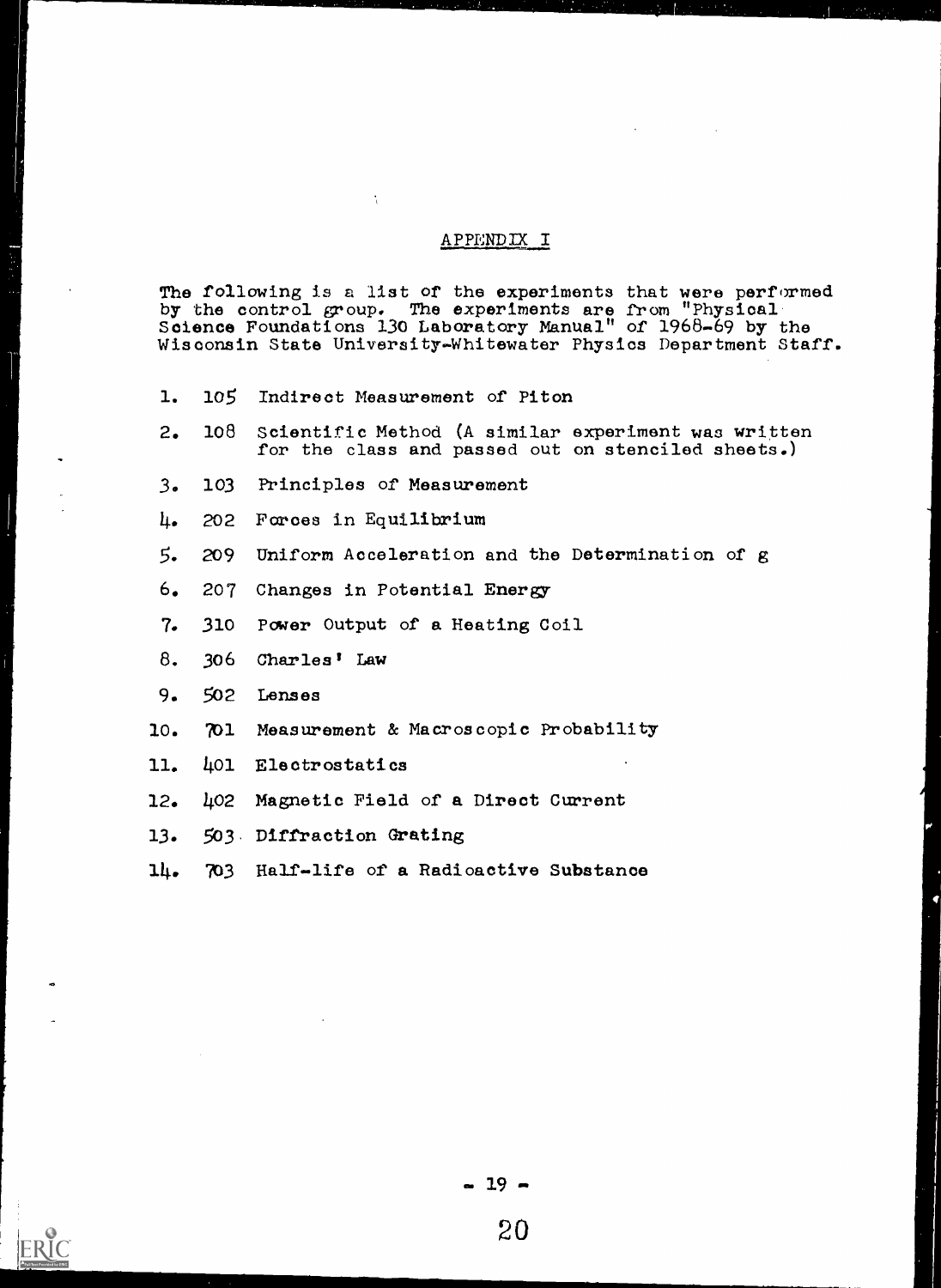#### APPENDIX II

The following is a list of the experiments performed by students in the experimental group.

| <u>Week</u> | Experiment                                                                                                                                      |
|-------------|-------------------------------------------------------------------------------------------------------------------------------------------------|
| 1st         | Scientific Method (An exercise whose purpose was to<br>illustrate a "scientific method" of investigation<br>and the desired lab report format.) |
| 2nd         | 103 Principles of Measurement                                                                                                                   |
| `3rd        | A Study of the Motion of a Ball Rolling Down An<br>Inclined Plane - yields displacement, velocity<br>and acceleration.                          |
| 4th, 5th    | Project $I$ - Motion                                                                                                                            |
| $6th$ , 7th | Project $II$ - Energy and Momentum                                                                                                              |
| 8th         | Electrostatics                                                                                                                                  |
| 9th         | Magnetic Fields of Direct Current                                                                                                               |
| 10th, 11th  | Project III - Electricity, Magnetism or Wave Phenomena                                                                                          |
| 12th        | Probability                                                                                                                                     |
| 13th, 14th  | Project IV - Statistical Studies, Atomic or Nuclear<br>Physics                                                                                  |
|             |                                                                                                                                                 |

Project I Topics: Motion

Ø

ERIC

A. Extensive studies with a simple pendulum

- 1. Over a wide range of lengths.
- 2. As it moves through a medium other than  $air.^+$
- 3. Measurement of the bob's velocity and acceleration as it swings.+
- B. Motion of hoops or spheres as they roll down an inclined plane
	- 1. Effect of varying their mass.
	- 2. Effect of varying their radius.
- C. Attempts to show that  $F = ma$ .
- D. Studies of the motion of the Upham Hall elevator.

 $- 20 -$ 

+Orizinal student idea.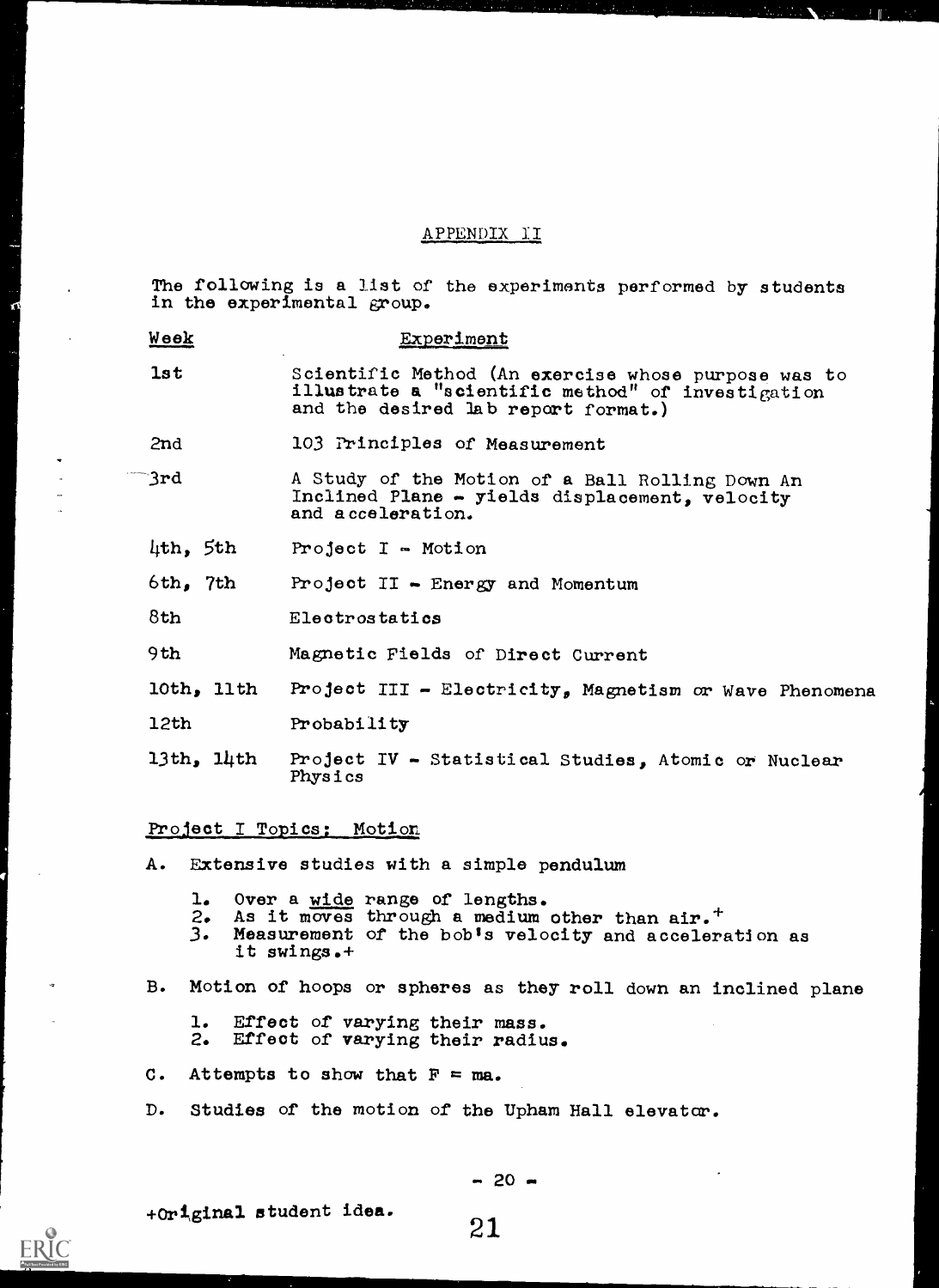### Project II Topics: Energy or Momentum

- A. Power output of people under different conditions.
- B. The Ballistic Pendulum.
- C. Collisions on an Air Track Momentum Studies.
- D. Energy Conservation with a Bouncing Ball or lack of "Energy Conservation"
- E. Work Done Against Friction.
- F. Measurement of Specific Heat of Various Substances;
	- 1. Water, cooking oil. 2. Milk, tomato soup.<sup>+</sup>
- G. Does hot water freeze faster than cold water?

## Project III Topics: Electrioity, Magnetism or Waves

- A. Studies of resistance of samples:
	- 1. Temperature dependence for wires or lamps; and 2. Temperature dependence for solutions.
- B. Electrolysis of Water.
- C. Electroplating
- D. Electromagnetic Induction
- E. Simple D.C. Motors
- F. Oscilloscopes their operation and use as a measuring device:
	- 1. The waveform associated with human voices.<sup>+</sup> 2. Ths waveform produced from a hand-cranked telephone generator.
- G. Simple thin lens optics:
	- 1. Measurement of focal lengths. 2. Construction of telescopes.
- H. Sources of potential difference:
	- 1. Effect of load on output voltage.

 $-21 -$